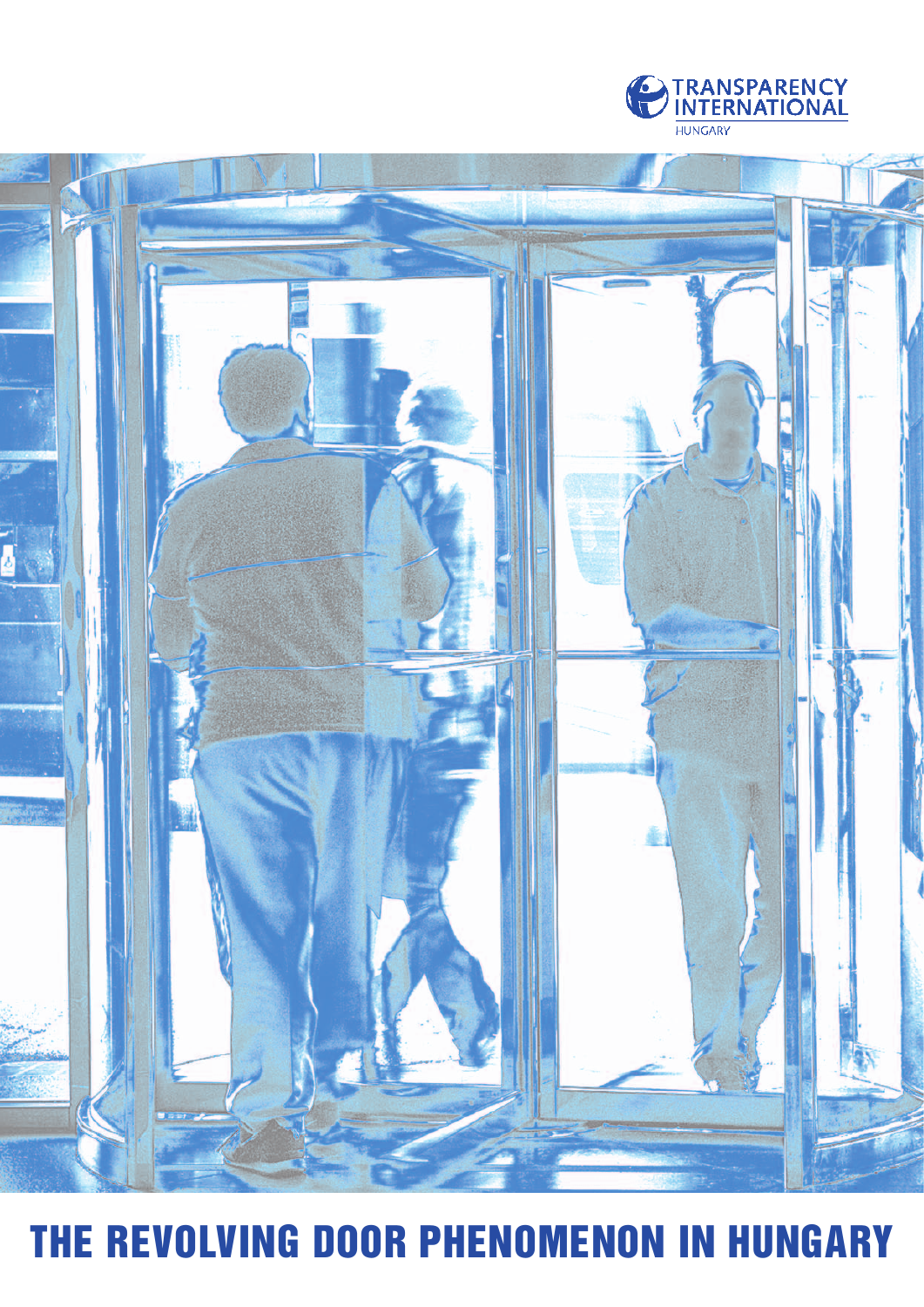### THE REVOLVING DOOR PHENOMENON IN HUNGARY

#### **Written by:**

Petra Burai − Transparency International Magyarország Ádám Földes − Transparency International Magyarország Péter Tausz − Transparency International Magyarország

**Contribution by:** Judit Dietz-Blaskó and Ildikó Bozsó

#### **Disclaimer**

The comments of reviewers have been incorporated into the study only in part and therefore the opinions expressed in this paper represent only the position of Transparency International Hungary. All material contained in this report was believed to be accurate as of 2012. Every effort has been made to verify the information contained herein, including allegations. Nevertheless, Transparency International does not accept responsibility for the consequences of the use of this information for other purposes or in other contexts.

ISBN 978-963-08-4037-8

#### A KUTATÁS TÁMOGATÓJA:



Ministry of Foreign Affairs of the **Netherlands** 



With financial support from the Prevention of and Fight against Crime Programme of the European Union European Commission − Directorate-General Home Affairs

© 2012 Transparency International Hungary Falk Miksa u. 30. IV/2 1055 Budapest Hungary

http://www.transparency.hu

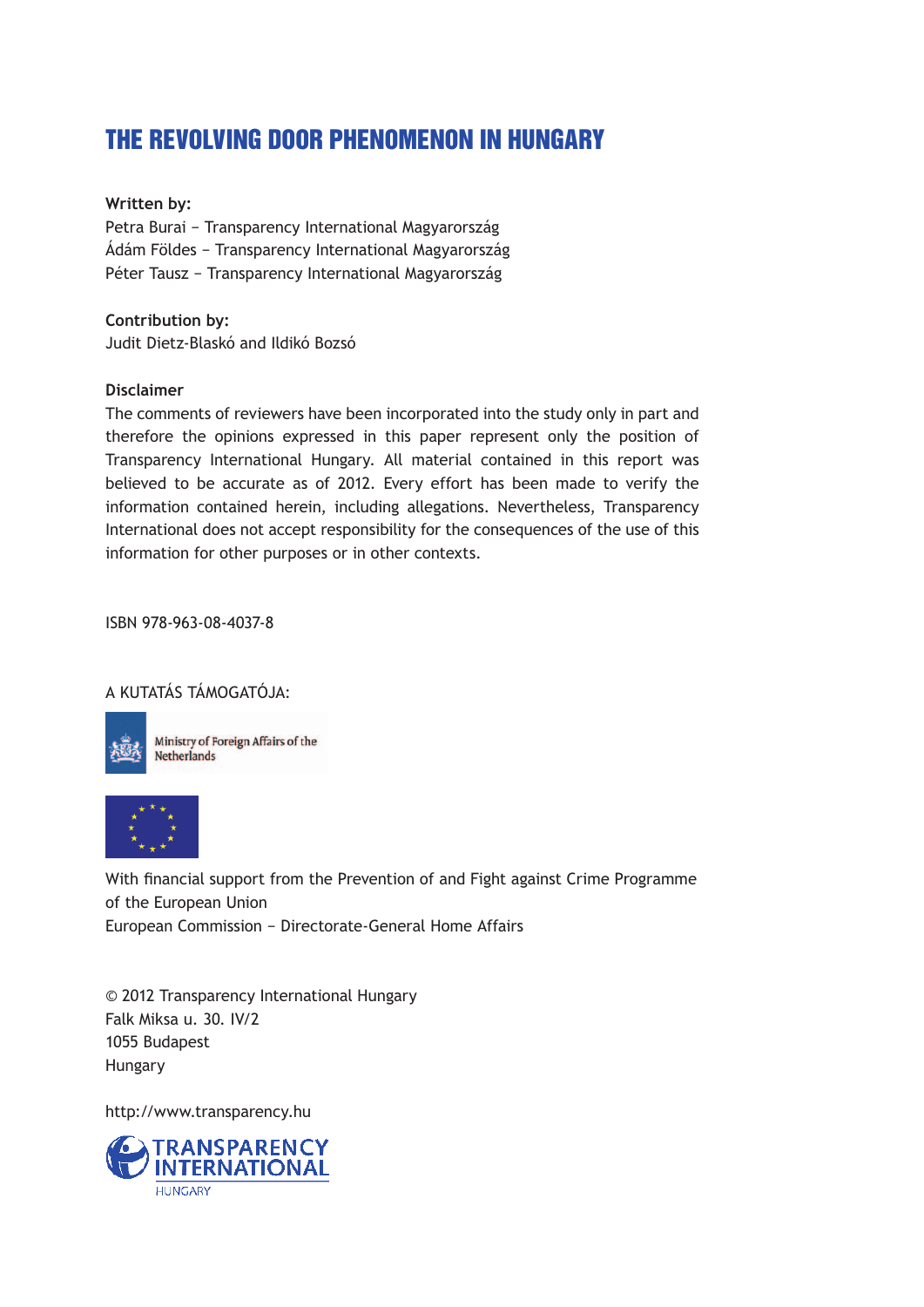### introduction

The movement of individuals between the public sector and the private sector is an absolutely natural phenomenon in all open societies. While such mobility has its advantages on an individual, organisational and societal level, it constitutes risks as well. The public is often confronted with conflicts of interest or even corruption phenomena in connection with the turn of the revolving door. Those who crossed over from one sector to another or have close ties to others who went through the revolving door may sketch the issue out in more detail and may point out advantages and profits of a benign and beneficial character that are produced by this movement. The National Integrity Study published in 2012 indicated that the missing or non-functioning regulation on the revolving door phenomenon presents a significant weakness of the Hungarian anti-corruption system.1 Our study thoroughly elaborates this issue and presents every aspect of the phenomenon to the reader, but as an anti-corruption organisation we dealt first and foremost with corruption resulting from the revolving door phenomenon and the prevention thereof.

For the purposes of the present research we have reviewed national and international legislation, including national judicial practice, certain foreign legal regulations and related legal literature as well. We have requested public information from ministries, central governmental offices and autonomous administrational organs; altogether from 29 institutions, 24 of which responded to our request. In March and April 2012 we conducted one to one and a half hour long interviews with 15 persons who gained experience in different fields and levels of the private and public sector.<sup>2</sup> The research was closed on 19 April 2012.

<sup>2</sup> From the interviewees, the current general secretary of the Hungarian Competition Authority and the chief officer of the division of the Ministry of Public Administration and Justice are referred by their names, while the other interviewees remain in anonymity. Among the latter there are people who work or worked in a period of their lives as senior managers of state-owned companies, senior managers of a private companies, personnel advisors, attorneys, state secretaries, legal rapporteurs in the central public administration, middle-ranking officers in the central public administration, municipal lawyers and journalists. Our interviewees have, among others, experience in the energy, financial and telecommunication sector. In case of each quotation, we designate the profession of the anonym interviewees if the content of the quotation requires so.



<sup>1</sup> Petra Burai−Péter Hack (eds.), Corruption Risks in Hungary 2011 − National Integrity Study 2011, Transparency International. http://www. transparency.hu/uploads/docs/Corruption\_Risks\_in\_Hungary\_NIS\_2011.pdf (Accessed on 24 March 2012)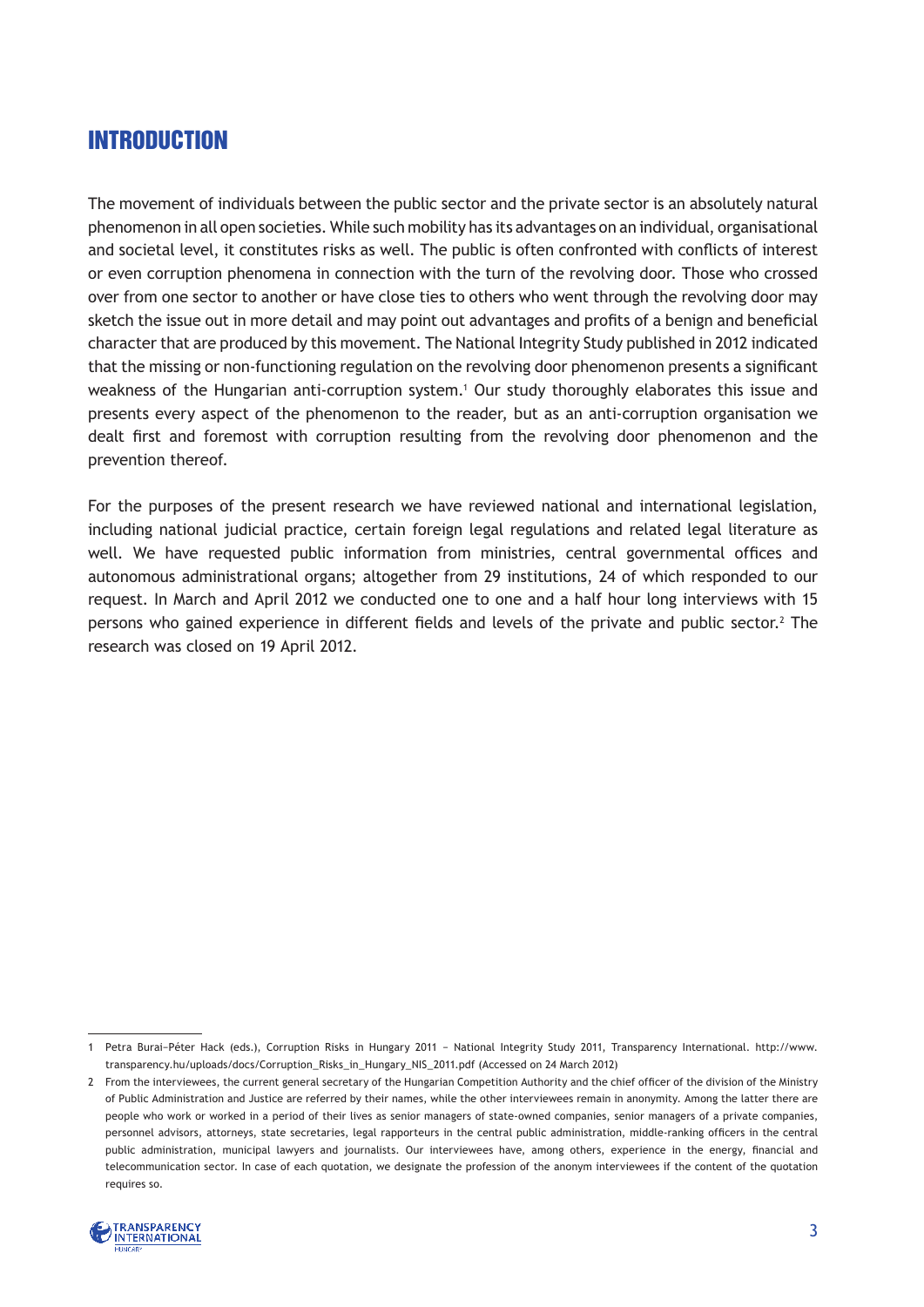#### What Are the Reasons of the Revolving Door Phenomenon in Hungary? 1.

"An aspiring manager cannot fulfil his ambition in the Hungarian private sector. Following the significant economic changes of the early 1990s (appearance and merger of new enterprises, privatization, appearance of foreign investors, etc.), this market sector presents less challenging opportunities, there is no movement and competition for the better positions, while there are still several interesting tasks in the public sector. However, people do not move from the private sector to the public sector because the latter is better, but due to the fact that something is wrong in the private sector," − said one of the interviewees who gained experience as a senior manager in the private sector as well as in the circle of state-owned companies. The public sector provides interesting tasks and, for many people, invokes a psychological factor: they hope that, having rendered their services in the interest of the public, their names will go down in history. For others, the aspiration to exchange their financial capital raised in the private sector to political capital may be motivating, thus allowing them to create a market for their private interests, or use the public sector as a springboard for their individual career.

When crossing the threshold in the other direction, it may be motivating that, on one hand, in the private sector there is more to earn, on the other hand, it is more consistent, i.e. the set of expectations does not change week by week, which makes for better working conditions. In the case of the Hungarian Competition Authority (hereinafter: "HCA"), "there is a strong competition among the graduates for the positions at the HCA, because they can gain knowledge and experience that is useful in the private sector. Accordingly, several investigators leave the HCA after 7-8 years."3 However, as an ex-governmental chief official interviewee said, " from the level of the middle-ranking officials upwards, there is no career-model, and if someone loses his or her job, he may have nothing left to do but switch over to the private sector."

Institutions in the public sector may profit from a new point of view that the employee brings from the private sector and the higher his or her position, the greater the impact of his or her novel knowledge, provided that he or she grasps the operation of the public sector and is able to introduce his or her point of view brought from the private sector. "When handled in a well-considered way at a systemic level, public administration would be able to mobilize outward knowledge through access to the network of the newcomers. Additionally to the knowledge possessed within the organisation, there may be a need for outward knowledge in certain special fields and the movement between the two sectors would provide the opportunity to include outward expertise free of charge".<sup>4</sup> However, only in theory is the matter quite so easily settled. Many of the interviewees voiced that the inflow from the private sector is not advantageous, since the 80% of the incomers cannot be used for public administrational tasks, as the aspects prevailing in the private sector are much different. If someone does not socialize into the public administration, it is rare that he or she becomes a successful chief official. One may frequently see careers in which someone works for four years in the public administration then tries himself in the world of the market sector and subsequently returns to the public administration. In contrast, those who can fully adapt to the new mentality and become efficient managers in the public administration are few and far between. The public sector hardly allows for changes in its »working culture«, maximum at a micro-environmental level, but this does not affect the behaviour of the whole organisation. In case of both organisations, the problem is that their institutional logic does not allow adjustment of their evolved practice at a fundamental level."

<sup>4</sup> Viktor Horváth, Ministry of Public Administration and Justice, chief officer of the Division of Public Administration-development and Strategy-planning



<sup>3</sup> Tevanné dr. Annamária Südi, Hungarian Competition Authority, general secretary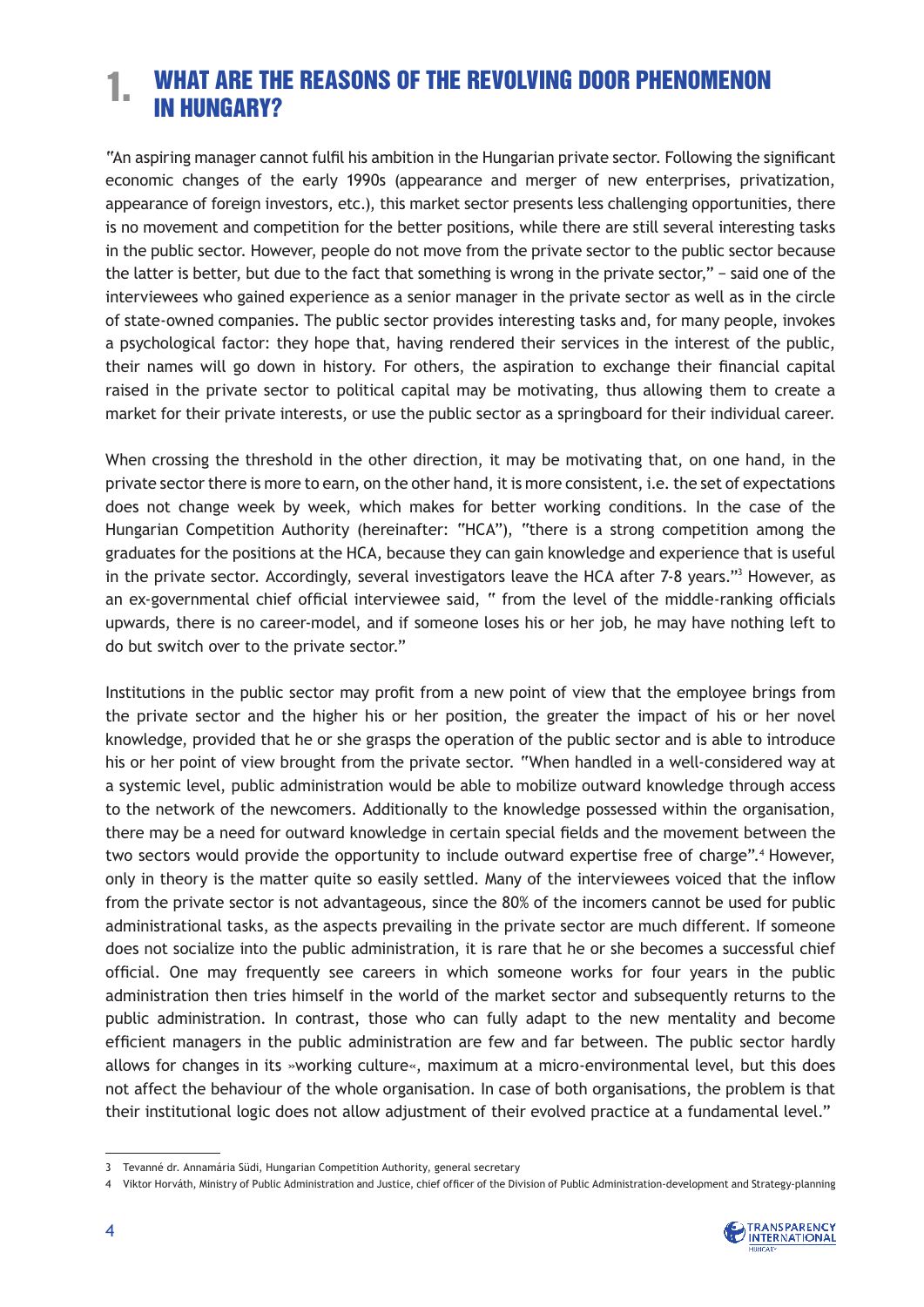When employees move from the public sector to the private sector, the advantage is the employer's. "It is easier to keep the contact with the state through people who know the operation of the state well and this knowledge is incomparably more valuable than that of an attorney or a procurement expert who might know only a fragment of the decision making process. This is a knowledge that will not become obsolete even if governmental reforms are implemented, because they do not change the system significantly and the daily routine is established according to the statutory alterations," − said the interviewed prior governmental chief official. At lower levels of the management it is advantageous that employees who gained experience in the public administration have relevant legal knowledge, yet are more affordable in the private sector than an attorney. "It may be an advantage for the state that experience and expertise can be involved from the private sector and well-considered and complex projects can be completed cost-effectively, however, over-emphasized political aspirations bog down the grey matter." In a strictly regulated state like Hungary, business associations benefit the experience of their employees gained in the public administration, as it aids orientation even in the private sector. "If the state weren't so regulated, this kind of knowledge would be less important." The movement of employees from the public sector to the private sector creates the possibility of informative exchange. The state receives direct feedback on dysfunctional forms of operation, while the private sector may hope that these dysfunctions will be eliminated.

## 2. Corruption and Confidentiality Risks

The public and the legislator mostly deal with conflicts of interest when the decisions of a public official or a decision maker handling public funds are influenced or potentially influenced by certain private interests. It is almost always situations in which the conflicting interests arise simultaneously that get publicity, e.g. someone prefers his or her relative at the distribution of the public funds or hires or promotes his or her friend or relative to a certain position albeit there would have been a more eligible candidate for that position. Rarely highlighted are cases in which the interests of an exemployer or a future employer or client overcome the public interest. However, situations of conflicting interest that drag on carry as great a risk of corruption as the faster ones and ruin the trust in the institutions concerned just the same. According to one of our interviewees, political trustworthiness, the intellect, the knowledge and management expertise are the four weightiest factors one seeks in a manager. The question of the order of priority remains − according to him, political trustworthiness matters the most in Hungary.

### 2.1 What Kind of Corruption Risks are Inherent in the Revolving Door Phenomenon?

Liz David-Barrett distinguishes among five types of the revolving door phenomenon.<sup>5</sup> Under the term 'employers' we refer to clients as well, since the situations mentioned below could favour the clients or employers of an attorney, a lobbyist or an advisor. When examining the phenomenon of the revolving door a further aspect besides influence on decision-making through contacts or prestige may be considered, where the person who goes through the revolving door takes or discloses information unlawfully from the public sector to his or her prior or posterior employer in the private sector.

<sup>5</sup> Transparency International UK: Cabs for Hire?: Fixing the Revolving Door between Government and Business. May 2011, http://www.transparency. org.uk/publications/140-cabs-for-hire-fixing-the-revolving-door-between-government-and-business (Accessed on 24 March 2012)

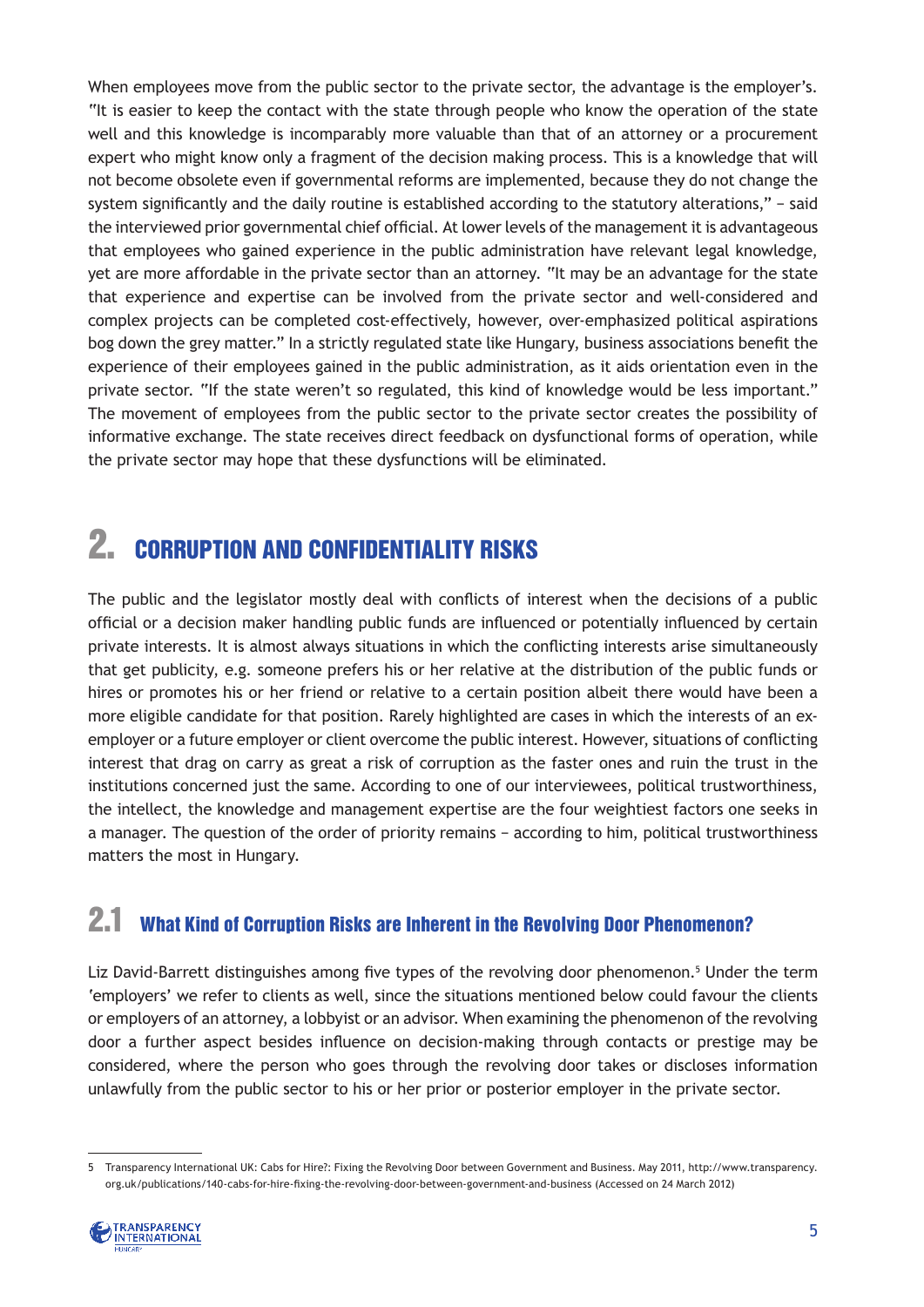**Abuse of office:** a senior official abuses the official power vested in him to favour a company and thus establish his or her future position at the favoured company. The provision on the breach of official duties of the Criminal Code (hereinafter: the "CC") covers the following situations concerning officials: "The official person who, with the aim of causing unlawful disadvantage or obtaining unlawful advantage, breaches his or her official duty, transgresses his or her competence or otherwise misuses his or her official position, commits a felony, and shall be punishable with imprisonment of up to three years."6 What is meant by official persons is exactly defined by the CC and the revolving door phenomenon concerns a wider scope of officials − e.g. the definition of the CC does not involve the chief officials of the state-owned and municipal companies − we do not use the definition of the CC herein.<sup>7</sup> According to our municipal lawyer interviewee, it happens that "someone pushes for an order or additional work for the company in the last minute before the failure at the elections and ensures a job he doesn't even need to attend in return." The faction leaders at the municipalities or the "balance" factions and the members of the Parliament are in such situations. A similar bargain may arise when the mayor resigns far before the elections, knowing for sure that the opposition faction will be able to provide a new mayor and the ex-mayor receives an alibi-position in return.

**Undue influence:** a former state official who works for a business association may try to influence his or her former colleagues in order to receive a decision which is favourable to his or her current employer. This person exercises his or her influence through his or her prestige gained at this former work place or he or she may have obliged colleagues among his or her former inferiors who now accordingly render a favourable decision to his or her new employer. In these cases, the influence is not necessarily intentional, because it is possible that the former colleagues render a decision favourable to him though his or her conduct is totally neutral. Lobbyists frequently face this kind of situation of conflict of interest.

The situation is similar when the public sector official serves the interests of his or her former employer in his or her new position. Again, such behaviour is not necessarily intentional, but the organisational culture may so permeate him that he or she continues to live guided by it. If the contact with his or her former employer remains strong, the former employer may influence the formation of policy or legislation on public authority or public funds. In these cases, we face a particular form of what can be dubbed state capture: so called regulatory capture.

According to a former governmental chief official, "inconsistent decisions rendered by a member of an office of authority may be achieved through social networking (it is more difficult to influence regulatory/normative decisions, excluding the field of construction), the modification of the legal regulations and semi-official interpretation of the law work in the same way. It is the height of corruption when a law firm employs a former governmental official by way of bribery from whom it is required to keep access to the governmental decision makers. The law firm pays a decent salary for years for which he or she does not have to work, and upon his or her return to the public sector, he or she will be sure to answer the telephone if his or her former employer calls him. A later, lawful job

<sup>7</sup> Pursuant to Section 137 of Act IV of 1978 on the Criminal Code: "1. official: a) the member of the parliament; b) the President of the Republic; c) the prime minister; d) the member of the government, the state secretary, the state secretary of public administration and the deputy state secretary; e) the judge of the Constitutional Court, the judge, the prosecutor, the judge of the arbitration court; f) the commissioner of fundamental rights and his deputy; g) member of the local government body; h) the public notary and the deputy public notary; i) the bailiff and deputy bailiff; j) person working for the Constitutional Court, the courts, the public prosecutor's offices, the public administration organs, the municipal organs, the State Audit Office of Hungary, the President of the Republic's Office, the Parliament Office and the Office of the Commissioner of the Fundamental Rights, whose activity supports the proper operation of the relevant organ; k) [repealed point]; l) the person who performs public and public administrational activity at the public administrational organs or bodies under the relevant law."



<sup>6</sup> Section 225 of Act Nr. IV of 1978 on the Criminal Code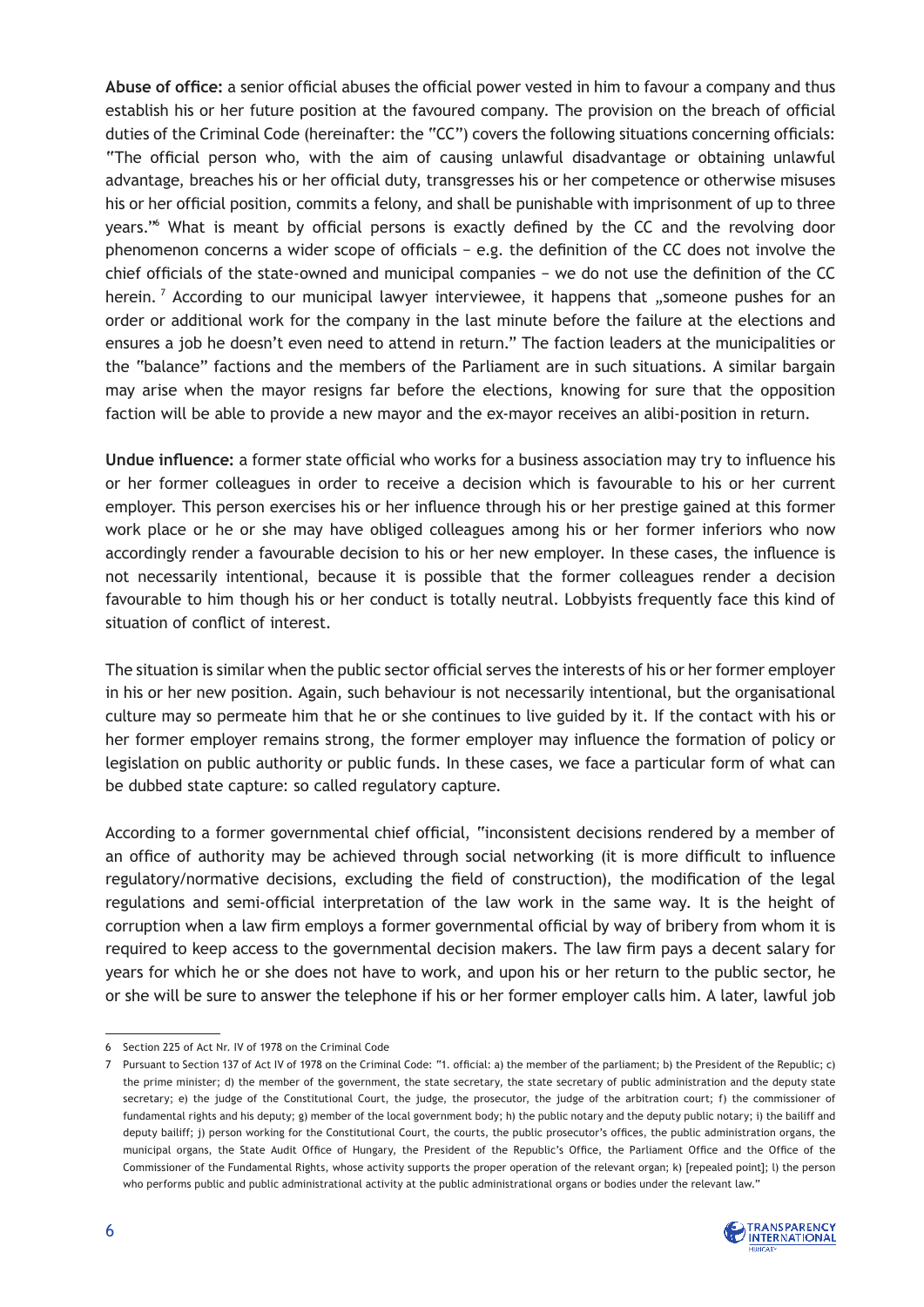order from the state is more expensive then a gift job, because it is more expensive to obtain an engagement following regulation than to influence the regulation. The engagement is costly, because that is a direct payment, while the decision of public authority requires less struggle and energy." This phenomenon is not common on a municipal level, because "once you leave the municipality, you have no influence." This category covers the phenomenon mentioned in the introduction, i.e. when the former middle- or high-ranking public sector officials, changing to the private sector and upholding their old contact network, return into a high-ranking position in the public sector after a few years, a decade at the most. They could do so due to their public sector connections exercising undue influence.

**Profiteering:** a public official gains financial advantage from his or her knowledge related to public functions and his or her official position. This situation may occur during the time he or she spends in his or her office or later. One end of this spectrum is absolutely legal, e.g. it is legal when someone receives salary in return for his or her work as a public official, while on the other end, one may find unlawful disclosure of inside information or qualified information, which may entail criminal consequences. We may encounter these kinds of situation in the field of tax administration.

**Switching sides** emerges when someone moves to the private sector from the public sector and he or she continues work in precisely the same field as he or she had done before; however, while formerly he or she negotiated in the name of the government on the same questions, following his or her move, he or she now represents a company or an industry. By way of switching sides, the employee can have governmental information that may render the enforcement of the specific policy decisions difficult. "Such a situation arises when an energy company lures an official from the Energy Authority, one of the select few that understand the regulation of the energy prices in detail. Or, in case of an EU information technology project, it may be worth for an IT company to bribe out a project manager who knows the distribution and the time of the public procurements in advance." One of our interviewees told us about a rare form of switching sides at the municipal level: "the public procurement bidder won the municipal elections later on and demanded explanation why he or she did not win in the public procurement procedure."

**Regulatory capture** means that the decision makers of the public authority responsible for regulation and supervision are unduly understanding with the actors of their field of responsibility. This situation may arise e.g. when the public administration hires decision makers due to their specific expertise, who formerly worked for the companies operating in the specific regulated sectors. These experts may prefer the claims and interests of their former employers and colleagues to the public interests and they may be overly permissive when faced with their infringements. The more specialized the branch of industry we review, the hardest it is to find persons who are able to fulfil a public function with proper expertise and due distance at the same time. "Let's put Józsi from the private to the public so that he or she favours us − this is done by politics and seems to be forgivable, because he or she is an associate and seems to be innocent. Certain clans hold certain economic spheres or a part of them in the palm of their hands. This does not seem to be an economy-based question, because on the surface it is political, therefore, interestingly, everybody forgives it", if it is done by the supported party, explained a person questioned who worked as a senior manager in the private corporate sector and in the public sector as well. In less sharp situations, "it is also a requirement that if someone moves from a company to the regulating authority because of his professional knowledge, he or she must not keep up a good connection with that company. For this, setting down the rules of the game is necessary and if there were no legal regulations, this would still be reproachable. Rules must be set for the reconciliation of the profit and the risk; however ethical conduct is not fashionable in this country." We see a case of regulatory capture on the level of municipal regulation when "a man who

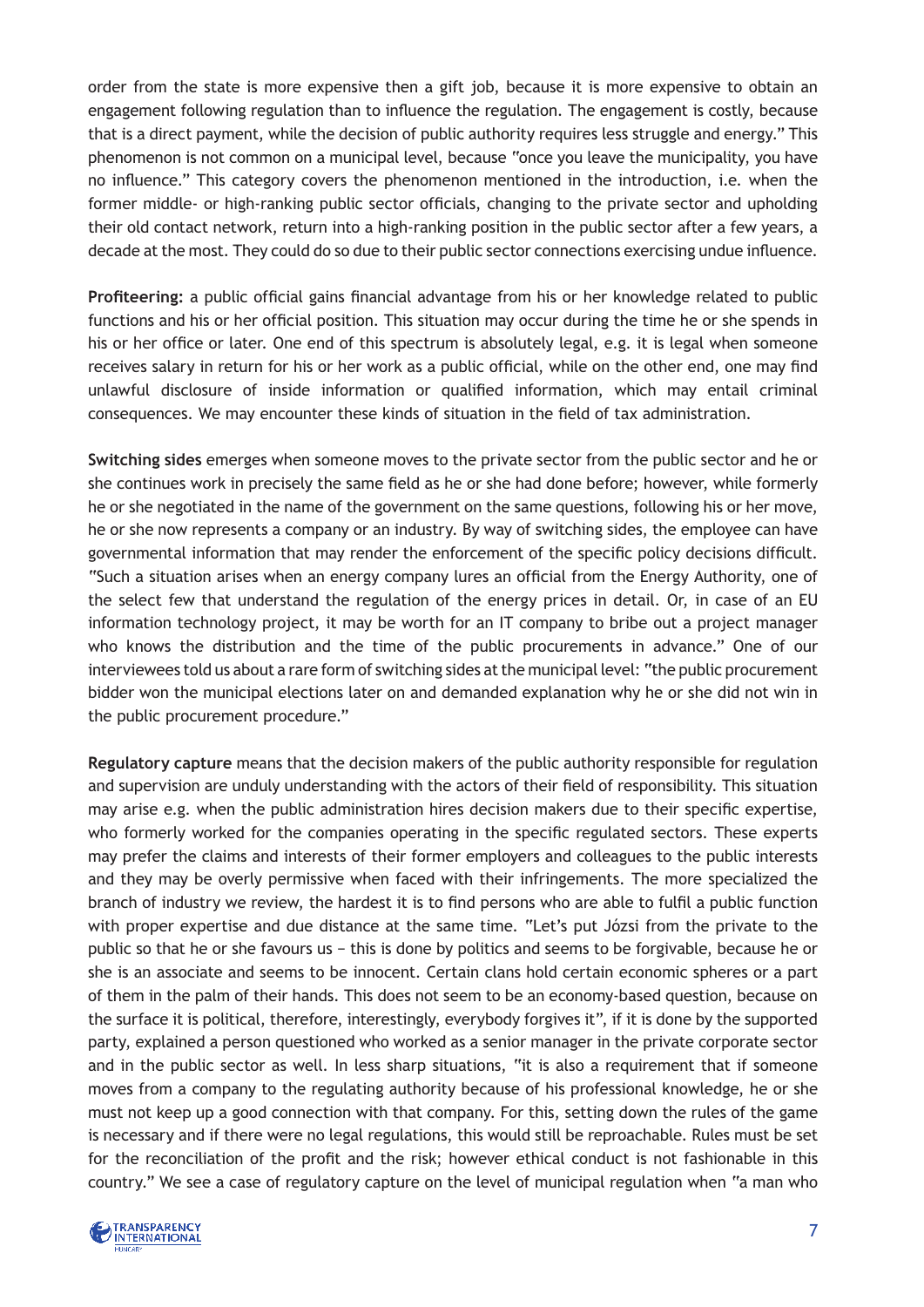formerly worked for a company which was familiar at the municipality becomes the chief architect in the town" and enforces the interests of that company.

A former governmental chief official drew up the sixth and seventh type of the revolving door phenomenon, which could be called **indebtedness:** "make obliged as many people as you can on the basis that "It will come in handy yet!" while no good position or other advantage may be foreseeable in that given moment. Later a favour may be demanded in return for the obligation. A special type of the revolving door operates in the police sector, as the police elite is continuous, has a very strong internal cohesion and there is a continuous revolving door operating there. Colleagues who stay within the police body can somehow control the outsider preventing the purchase of the outsider through the revolving door, but outsiders may perform even illegal activity which cannot be done by the colleagues in the public sector" − this type of the revolving door is called the **police revolving door**.

### 2.2 What Kinds of Positions are at Risk?

There was no common viewpoint among our interviewees on what positions may be identified as particularly risky. They rather connected the revolving door phenomenon to the distribution of public funds and official decision-making processes, but such positions may be found on several levels of the public administration. If we tried to identify the precarious positions, it could be stated that allocation of EU funds is a difficult area, not only at the level of decision-making, but already at preparing the decision in its content is risky. In the process of the latter, tenders are evaluated the granting of funds is prepared by the (non-administrative) officials of the supervising authorities. In the strictly regulated sectors (e.g. energy), the preparation of legislation may also be risky. "At higher levels, close colleagues of the public administration, state secretaries, ministers (political leaders) and sectorial chief officials of governmental offices are those in case of whom the personal consent to decisions favourable to a given company may be rewarded by a high-ranking position at that company in return. It is more difficult to convince a lower-ranking official who has spent time and energy making preparations for the case to render a decision which prefers private interests over the public interests, while winning the confidence of that close colleague of the chief official who merely takes the decision to him to be signed may be priceless, his or her two sentence remark may mean a lot. Of course, it depends on the personality of the chief official to what extent he considers the remarks of the close colleagues."8 According to one of the interviewed persons, the revolving door phenomenon may be encountered in the regulating authorities above the level of the middle-ranking officials (Hungarian Financial Supervisory Authority, National Media and Infocommunications Authority, Public Procurement Authority, Hungarian Energy Office, Hungarian Competition Authority, Hungarian National Bank).

### 2.3 What Sectors are at Risk?

All of the interviewees agreed that the strictly regulated sectors are the riskiest with respect to the revolving door phenomenon. In these fields the market shares may be increased only with difficulty and only to the detriment of other market players. There are only a few market players, the threshhold of entry is high, the market is strongly regulated and it is more inexpensive to increase the market shares by the revolving door than by investment. The revolving door phenomenon is irrelevant only in those areas where the state is not a procurer. The vast majority considers the energy sector and the

<sup>8</sup> Viktor Horváth, Ministry of Public Administration and Justice, head of department 'Public Administration Development and Strategy Planning'

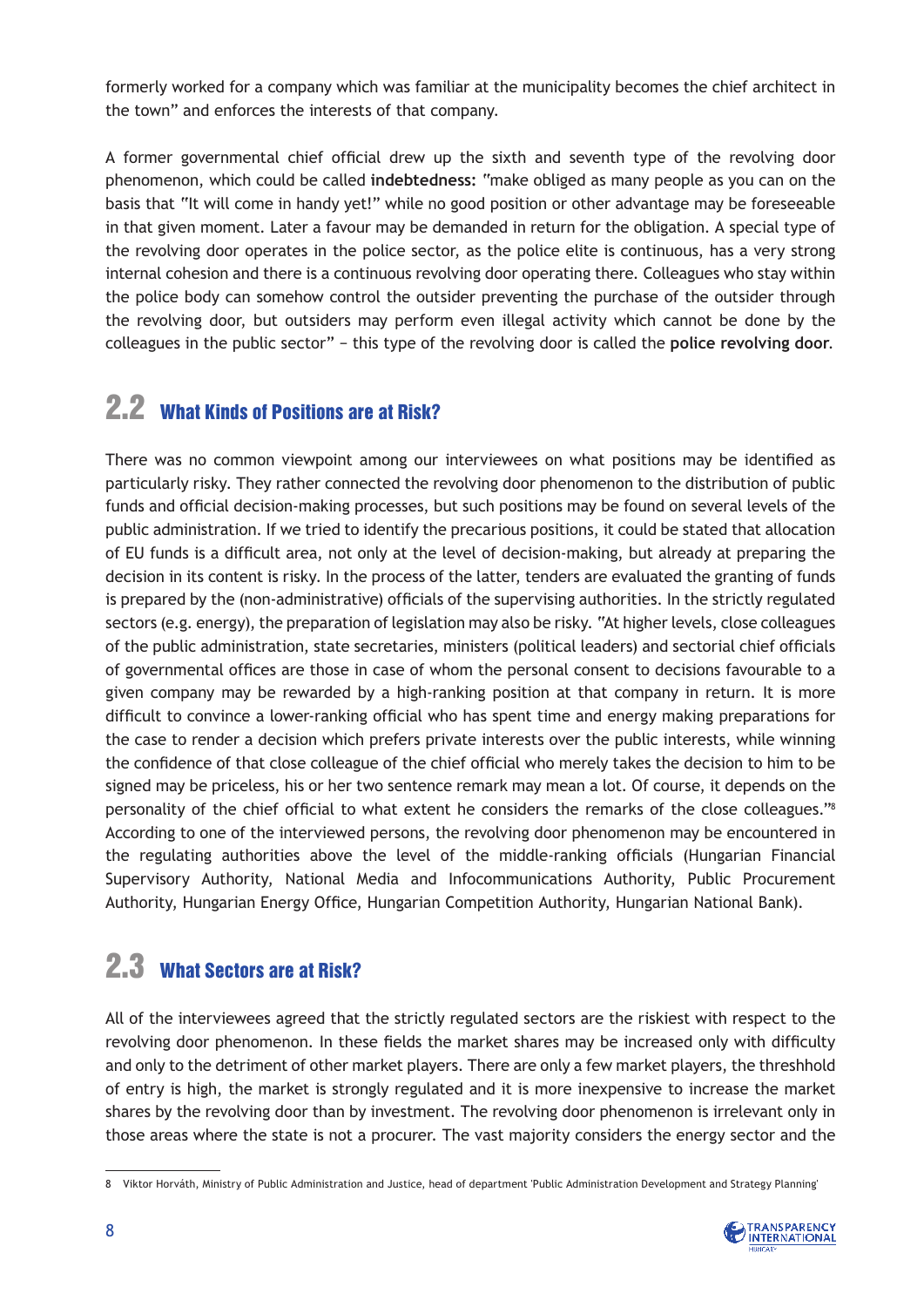telecommunication market risky and there were some persons who also considered the financial sector to be fraught with risk. Everyone mentioned the allocation of the EU funds, where intimate knowledge of the mechanism of money-distribution is necessary, similar to the property distribution, i.e. the privatization at the beginning of the 1990s. The information and the connections are appreciated in these fields, but the information alone is often enough. One of our interviewees drew our attention to the fact that when occupying a market, it counts for the foreign investors that they are able to bribe out local officials not only for their local knowledge but also because they may simplify the processes where export restrictions are applied. This method was typical in Hungary in the early 1990s, while it is currently applied also by the Hungarian companies on foreign markets.

## 3. International and Foreign Regulations

Hungary joined the anti-corruption conventions of the Organisation for Economic Co-operation and Development, the United Nations' Organisation and the Council of Europe; furthermore, it is a member of the European Union. Below we present the relevant regulations and recommendations of these organisations concerning the revolving door phenomenon, and finally we describe the regulation and recommendations of three countries that may be set as good examples in this field.

### 3.1 Organisation for Economic Co-operation and Development

The aim of the Organisation for Economic Co-operation and Development (hereinafter: OECD) is to harmonize the economic, commercial and financial activity of the member states and to support the development and evaluation of the best economic and social politics. Hungary joined the organisation in 1996.

The OECD handles the abuses caused by the revolving door phenomenon as a priority problem and deals with the issue in several documents. These documents highlight that the revolving door phenomenon is connected with the issue of the expropriation of legislation for private interests (socalled regulatory capture). We speak of expropriation of the legislation when legislators are influenced by those who are concerned by the resulting legal regulations, because it is their elementary interest that the provisions be favourable to them.<sup>9</sup> Although one of the fundamental aims of the OECD is to remove all barriers hindering participation in the labour market, it admits that the use of the information gained while working in the public sector, which is confidential in many cases and significantly strengthens the competitive position of the party possessing such information, may cause serious problems in the business and civil sector.<sup>10</sup> The problem of the revolving door may arise not only after changing working places, but also before, since the official may favour his or her possible future employer so that he or she may receive a new position there.<sup>11</sup>

<sup>11</sup> Same source, page 3



<sup>9</sup> According to certain opinions, both the expropriation of the legislation and the lobby for the forceful deregulation of the financial regulation contributed to the development of the economic recession. David Miller, Revolving doors, accountability and transparency: Emerging regulatory concerns and policy solutions in the financial crisis. http://www.oecd.org/dataoecd/22/15/43264684.pdf (Accessed on 24 March 2012) pages 4 and 5

<sup>10</sup> Post-Public Employment: Good Practices for Preventing Conflict of Interest − Post-public employment: practices and concerns. OECD, Paris, 2010. http://www.keepeek.com/Digital-Asset-Management/oecd/governance/post-public-employment/post-public-employment-practices-andconcerns\_9789264056701-4-en (Accessed on 24 March 2012) page 2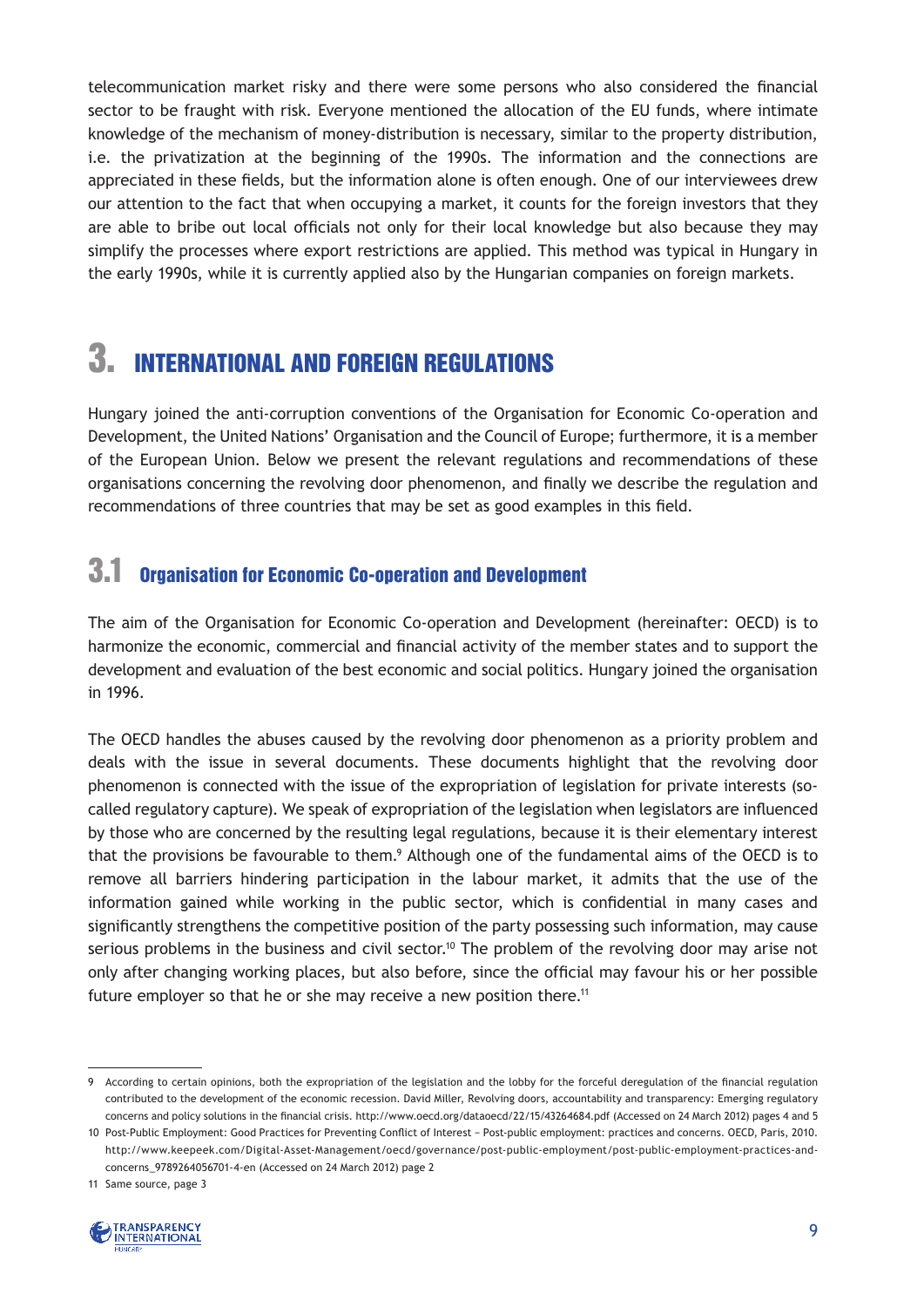Moreover, OECD points out that conflict of interest post-public employment appears in practice to be tightly knit together with lobbying. Those just hired by lobby companies return to their former employer in the public sector to lobby. Their former government colleagues may feel pressured or obliged to grant them sympathetic treatment. This special treatment can take forms such as privileged access to decision makers, private or secret consultations, improper access to precious internal information or even biased decisions. These special opportunities are not available to the lobbyist's competitors. As a result, fairness and transparency in government decision-making come into question.12

Considering the above, in 2004 OECD compiled a set of principles for public sector aiming at the elimination of incompatible interests. According to the study, it is to be expected from public officials, in the name of the public interest, not to undue use of the advantages of their position after leaving their office in the public sector, including the information gained in the course of their former work, especially when searching for a new job. Additionally, public officials should restrict all the private interests that could sway their decision-making while in the service of the public. Where that is not feasible, a public official should abstain from involvement in official decisions.13 The latter principle may also cover those cases when, as indicated above, public officials are about to leave their position.

In 2007 the OECD monitored the extent of the implementation of the 2004 principles in each country. The survey indicates that although the vast majority of countries set general rules for preventing conflict of interest post-public employment, there are few mechanisms to help apply these rules in practice.14

In 2010 the OECD laid down its principles on requirements of post-public employment. These principles cover several issues, including those commendations that highlight problems arising primarily **while officials are still working in government**:

- 1. Public officials should not enhance their future employment prospects in their private and nonprofit sectors by giving preferential treatment to potential employers.
- 2. Public officials should, in a timely manner disclose their seeking or negotiating of employment and offers of employment that could constitute a conflict of interest.
- 3. Public officials should in a timely manner, disclose their intention to seek and negotiate employment and the acceptance of an offer of employment in the private and non-profit sectors that could constitute a conflict of interest.
- 4. Public officials, who have decided to take up employment in the private and non-profit sectors, should, where feasible, be excused from those current duties that could constitute a conflict of interest with their future set of responsibilities at the new working place.
- 5. Before leaving the public sector, public officials who are in a position to become involved in a conflict of interest should have an exit interview with the appropriate authority to examine possible conflict of interest situations and, if necessary, determine appropriate measures for remedy.

<sup>14</sup> OECD Guidelines for Managing Conflict of Interest in the Public Service − Report on Implementation. OECD, Paris, 2007. http://www.oecd.org/ dataoecd/18/35/39691164.pdf (Accessed on 24 March 2012) page 13



<sup>12</sup> Post-Public Employment: Good Practices for Preventing Conflict of Interest − Post-public employment problem areas. OECD, Paris, 2010. http:// www.keepeek.com/Digital-Asset-Management/oecd/governance/post-public-employment/post-public-employment-problemareas\_9789264056701-5-en (Accessed on 24 March 2012) page 3

<sup>13</sup> Managing Conflict of Interest in the Public Service: OECD Guidelines and Country Experiences. OECD, Paris, 2004. http://books.google.hu/books/ about/Managing\_Conflict\_of\_Interest\_in\_the\_Pub.html?id=FDKCsrEN4xEC&redir\_esc=y (Accessed on 24 March 2012) pages 25 and 26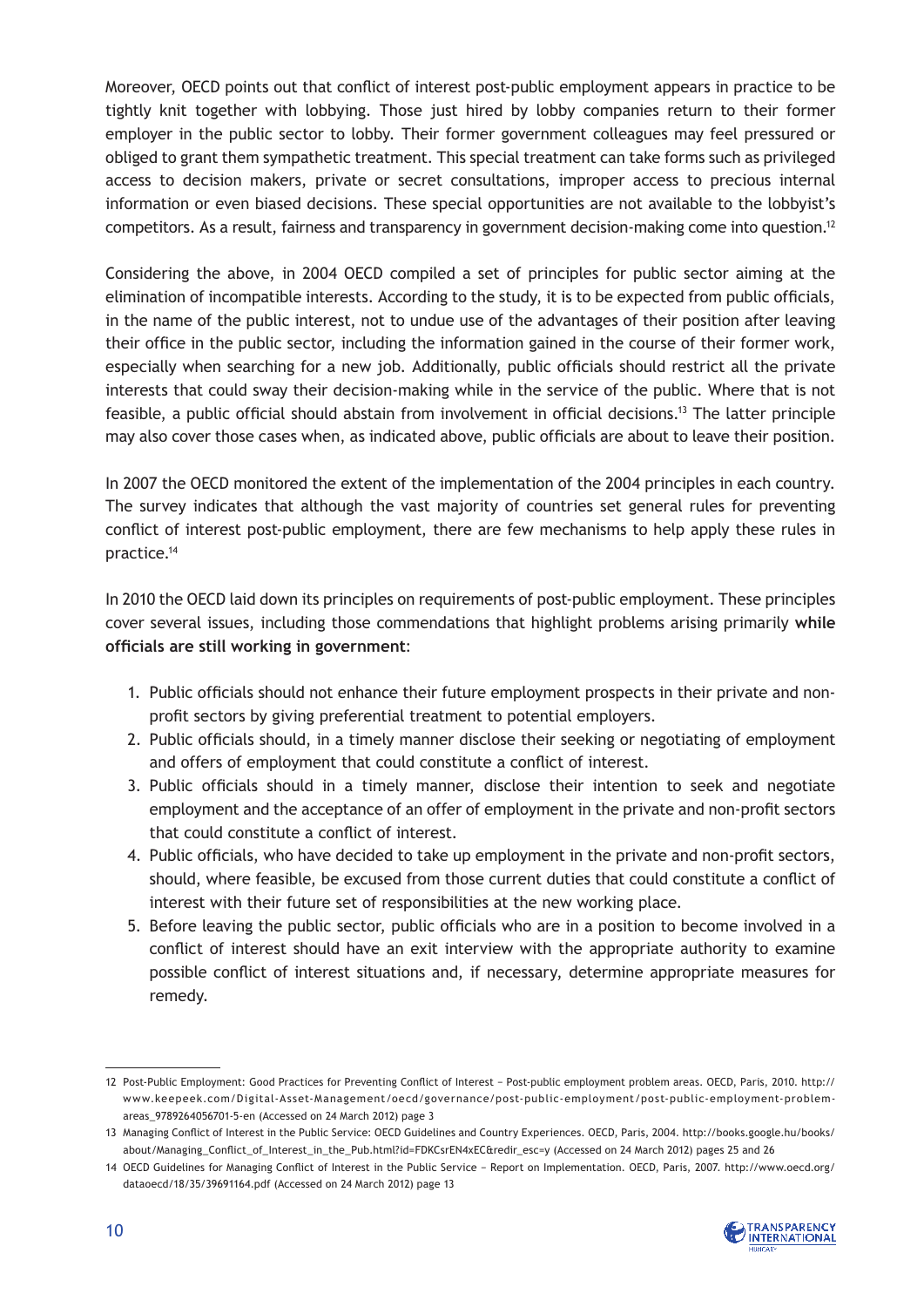The OECD determined principles preventing problems arising primarily **after public officials have left government** as follows:

- 6. ublic officials should not use confidential or other "insider" information after they leave the public sector.
- 7. Public officials who leave the public sector should be checked in their efforts to lobby their former subordinates and colleagues in the public sector. An appropriate subject matter restriction, time limit or "cooling-off" period may be imposed.
- 8. Policy on the post-public employment time period should take into account appropriate measures to prevent and manage a conflict of interest where public officials accept job offers from entities with which they had significant official dealings before they left the public sector. An appropriate subject matter restriction, time limit or cooling-off period may be required.
- 9. Public officials should be prevented from "switching sides" and representing their new employer in an on-going procedure on an issue or in a specific case for which they were responsible during their public service.

OECD's principles on post-public employment propose the following behaviour to officials currently in duty when contacted by their former colleagues who are now in service of a private company.

- 10. Current public officials should be prohibited from granting preferential treatment, special access or privileged information to anyone, including former officials.
- 11. Current public officials who engage former public officials on a contractual basis to perform essentially the same task as they did formerly, while working for a public organisation, should ensure that the hiring process has been appropriately competitive and transparent.
- 12. The post-public employment system should give consideration on how to handle severance payments received by former public officials when they are re-employed.

The OECD principles prescribe the responsibilities of organisations that employ former public officials:

13. Private firms and non-profit organisations should be restricted in taking advantage of those formerly employed in the public sector or in encouraging those who are seeking to leave or who left government to engage in activities that are prohibited by law or regulation.

Through the latter recommendation OECD emphasizes that the business sector and the civil organisations as well as the public sector have to take all steps necessary to prevent conflict of interest situations, specifically regarding the regulation of the revolving door phenomenon.<sup>15</sup>

In the meantime, the 2004 OECD conflict of interest principles have become an established practice and served as a basis of several regulations and solutions in the business sector. The document "OECD risk management tool for investors in weak governance zones" sees a potential risk in lacking regulation for priority conflict of interest cases, including cases arising after public officials leave the government, or lacking acute focus on the side of the management on the solution of such problems.<sup>16</sup> These principles, along with the assessment of the level of economic and democratic development, are also

<sup>16</sup> The OECD Risk Management Tool for Investors in Weak Governance Zones. OECD, Paris, 2005. http://www.oecd.org/dataoecd/54/42/35562068. pdf (Accessed on 24 March 2012) pages 12 and 16



<sup>15</sup> Post-Public Employment: Good Practices for Preventing Conflict of Interest − Post-public employment problem areas − Principles for managing post-public employment problems. OECD, Paris, 2010. http://www.keepeek.com/Digital-Asset-Management/oecd/governance/post-publicemployment/principles-for-managing-post-public-employment-problems\_9789264056701-6-en (Accessed on 24 March 2012) pages 6 and 7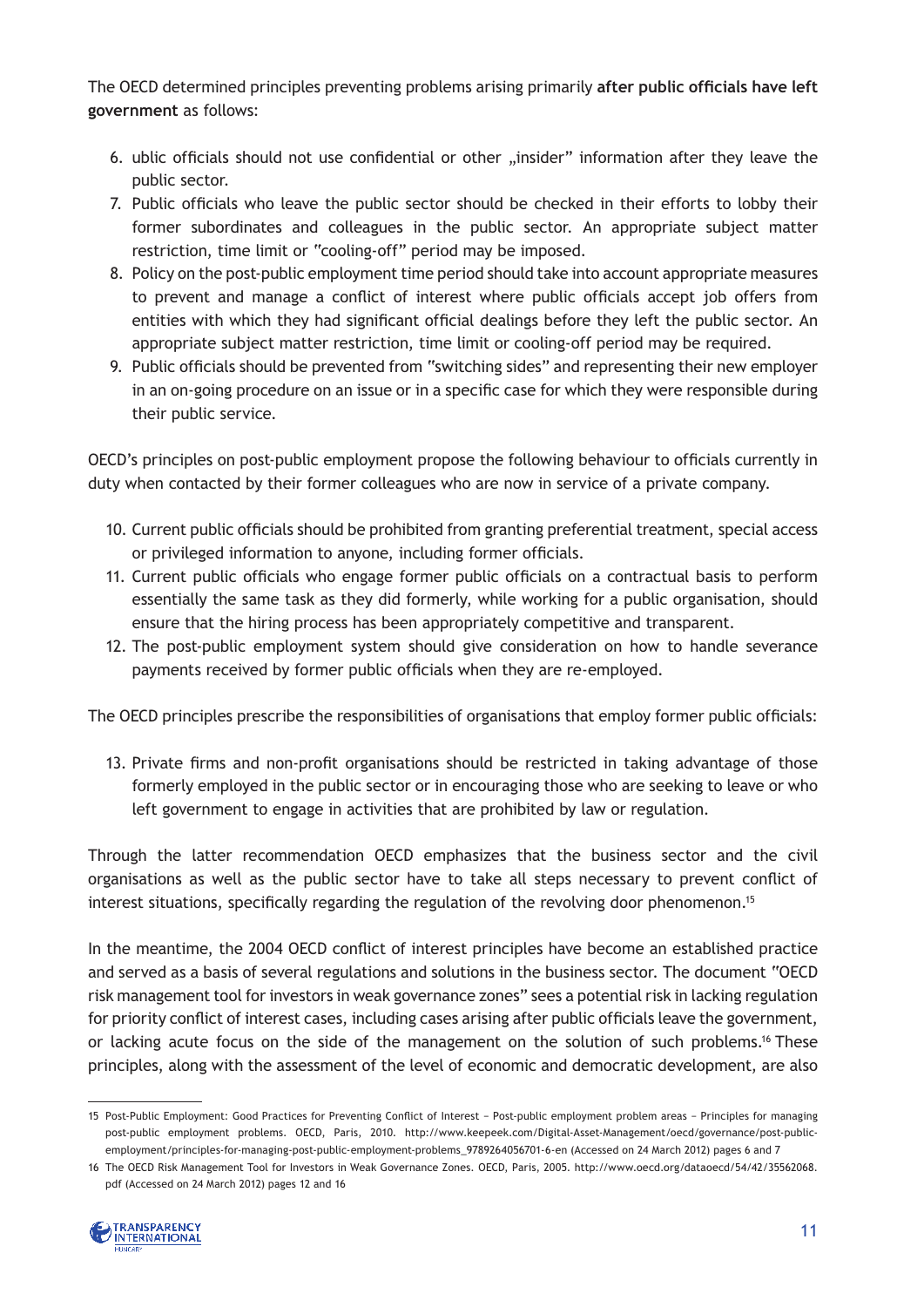included in the "OECD Policy Framework for Investment" document, which examines how apt the investment environment ensured for commercial organisations is in any given country through a detailed questionnaire.17

### 3.2 United Nations Convention against Corruption

The United Nations Convention against Corruption was promulgated by Act CXXIV of 2005 in Hungary.18 Section 2 of Article 5 of the Convention provides that each member state shall endeavour to establish and promote effective practices aimed at the prevention of corruption. Pursuant to the Convention, each member state shall, in accordance with the fundamental principles of its domestic law, seek to adopt, maintain and strengthen systems that promote transparency and prevent conflicts of interest (Section 4 of Article 7). The Convention deals with the revolving door phenomenon as part of the effort to prevent corruption in the private sector. Participating countries, including Hungary, undertake preventing conflicts of interest by imposing restrictions, "by appropriate measures and for a reasonable period of time, on the professional activities of former public officials or on the employment of public officials by the private sector after their resignation or retirement, where such activities or employment relate directly to the functions held or supervised by those public officials during their tenure." (Point e of Section 2 of Article 12) Thus this article states that it is the task of each country to properly provide for restrictions concerning the unambiguous movements through the "revolving door", regardless whether such move happens due to resignation or retirement of the public official.

Concerning the public sector, the Convention emphasizes that each member state shall take note of the "relevant initiatives of regional, interregional and multilateral organisations" (Section 3 of Article 8). The Convention mentions for instance the International Code of Conduct for Public Officials contained in the annex to the General Assembly resolution 51/59 of 12 December 1996. The Code of Conduct does not deal separately with conflict of interest cases in post-public employment; however, in Section 3 it elaborates that "public officials shall ensure that they perform their duties and functions efficiently, effectively and with integrity, in accordance with laws or administrative policies. They shall at no time afford any undue preferential treatment to any group or individual or improperly discriminate against any group or individual, or otherwise abuse the power and authority vested in them."19 This fairly wide restriction may be applicable to the part of the revolving door phenomenon where public officials try to obtain a new job by way of securing favours for a private company while still employed in the public sector done or secure undue benefits for their former employer or client in exchange for any past or future advantages.

### 3.3 Council of Europe and the Group of States against Corruption

The Council of Europe also takes significant efforts to eliminate corruption in its member states. For this purpose, it adopted conventions and recommendations; and established the Group of States against Corruption (hereinafter: "**GRECO**") in order to monitor its member states' use of anticorruption measures. With respect to the revolving door phenomenon, the "Code of Conduct for Public Officials" adopted by the Committee of Ministers of the Council of Europe has particular

<sup>19</sup> http://www.issafrica.org/cdct/mainpages/pdf/Corruption/International%20Instruments/Resolutions%20and%20Declarations/UN%20 Resolution%2051-91%20Action%20against%20Corruption.pdf (Accessed on 24 March 2012)



<sup>17</sup> Policy Framework for Investment. OECD, Paris, 2006. http://www.oecd.org/dataoecd/1/31/36671400.pdf (Accessed on 24 March 2012) page 22

<sup>18</sup> Act CXXXIV of 2005 on the publication of the United Nations Convention against Corruption of 10 December 2003, Merida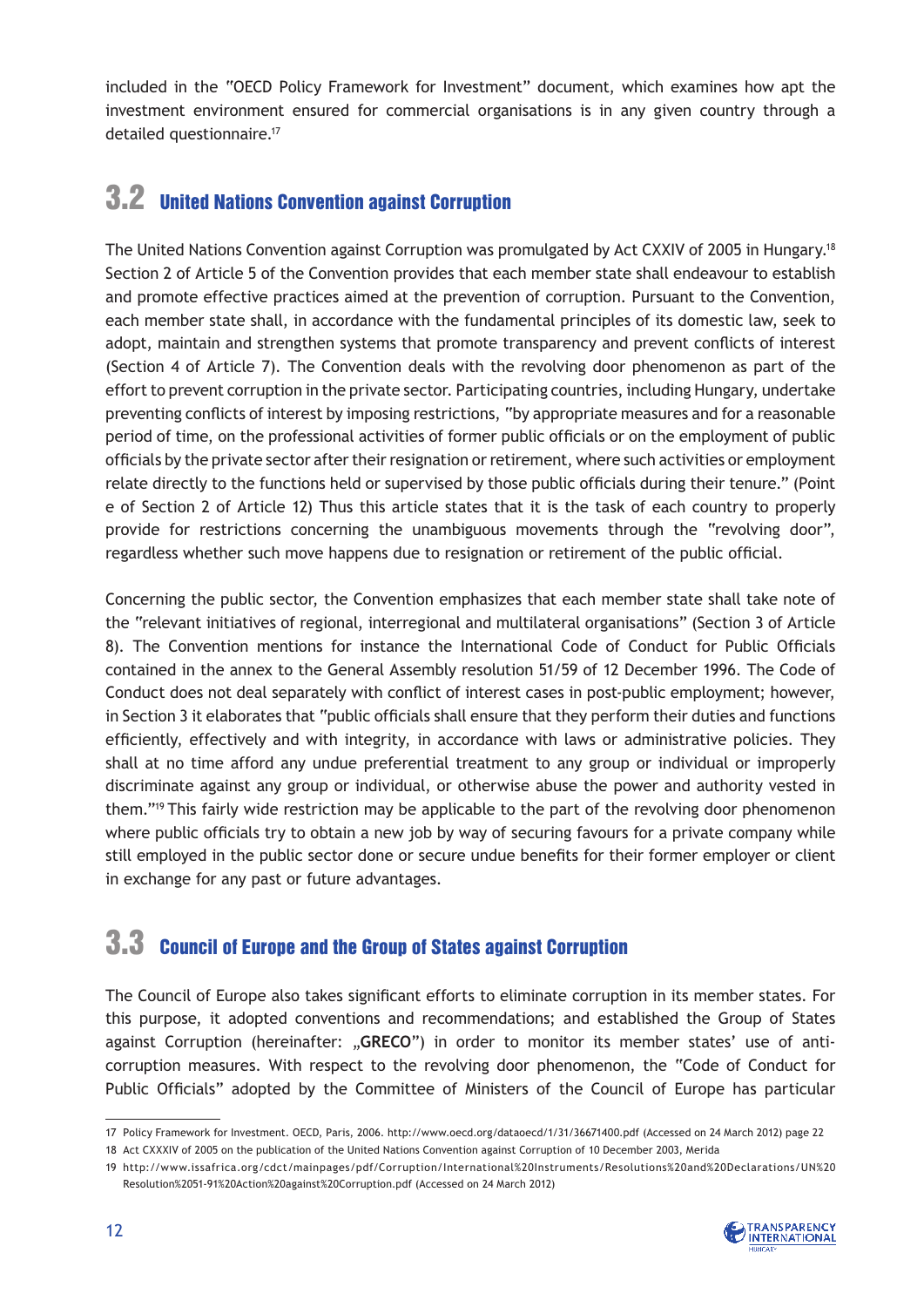importance.20 Articles 26 and 27 of the Code deal with the situation following the termination of the legal relationship of the public officials in detail and provide guidelines for the regulation of the revolving door phenomenon by laying down elementary principles. Pursuant to the reasoning of the Code, it is "extraordinarily important" that a new position do not "lead to objectionable office administration".21

Pursuant to the recommendation of the Council of Europe, regulation of the revolving door is to be provided for the prevention of the following two anomalous situations:

- *a)* the opinion, the decision and the activity of the official is influenced by the opportunity or the promise of a future job;
- *b)* the new employer obtains unlawful advantage against competitors, because through the employment of a new colleague who gained business secrets or classified information while working in the public sector.

Pursuant to Section 1 of Article 26, the public official should not take improper advantage of his or her public office to obtain the opportunity of employment outside the public service. Section 2 adds that the public official should not accept a job offer that creates an actual, possible or probable partiality. Additionally, he or she is obligated to disclose immediately to his or her supervisor any concrete offer of employment that could create a conflict of interest. Furthermore, he or she must disclose to his or her superior his or her acceptance of any offer of employment.

Based on Section 3, in accordance with the law, for an appropriate period of time, the former public official should not act for any person or body with whom he or she had dealt or whom he or she had advised in his capacity as a public servant and which would result in a particular benefit for that person or body. Section 4 says that the former public official should not use or disclose confidential information acquired as a public official unless lawfully authorized to do so.

As a general rule, Section 5 emphasizes that the public official should comply with any legal requirements that apply to him or her regarding the acceptance of appointments upon leaving the public service. Article 27 contains a general prohibition pertaining to keeping in touch with former colleagues and emphasizes that the former public official should be not given preferential treatment or privileged access.

In the second round of evaluation of the participating countries' efforts against corruption GRECO framed the problem of the revolving door as a separate question. This evaluation took place between 2003 and 2005. Point 4.5 of the pertaining questionnaire, which monitored and analysed governmental measures, examined "whether there are any measures in place to limit the phenomenon of public officials moving to the private sector where they can abuse their contact networks and knowledge of administrative mechanisms and decision-making processes?"<sup>22</sup>

In Hungary's case, GRECO assessed in the closing document of the evaluation at issue that despite the targeted recommendations, there is no substantive progress regarding the regulation of the revolving

<sup>22</sup> Second Evaluation Round − Questionnaire for the Second Evaluation Round (2003-2005). Adopted by GRECO at its 12th Plenary Meeting, Strasbourg, 9-13 December 2002. http://www.coe.int/t/dghl/monitoring/greco/documents/2002/Greco%282002%2928\_EN.pdf (Accessed on 24 March 2012)



<sup>20</sup> Recommendation Nr. Rec(2000)10 and its reasoning adopted by the Committee of Ministers of the Council of Europe on 11 May 2000. Council of Europe Information and Documentation Centre, Budapest, 2001.

<sup>21</sup> Same source, page 41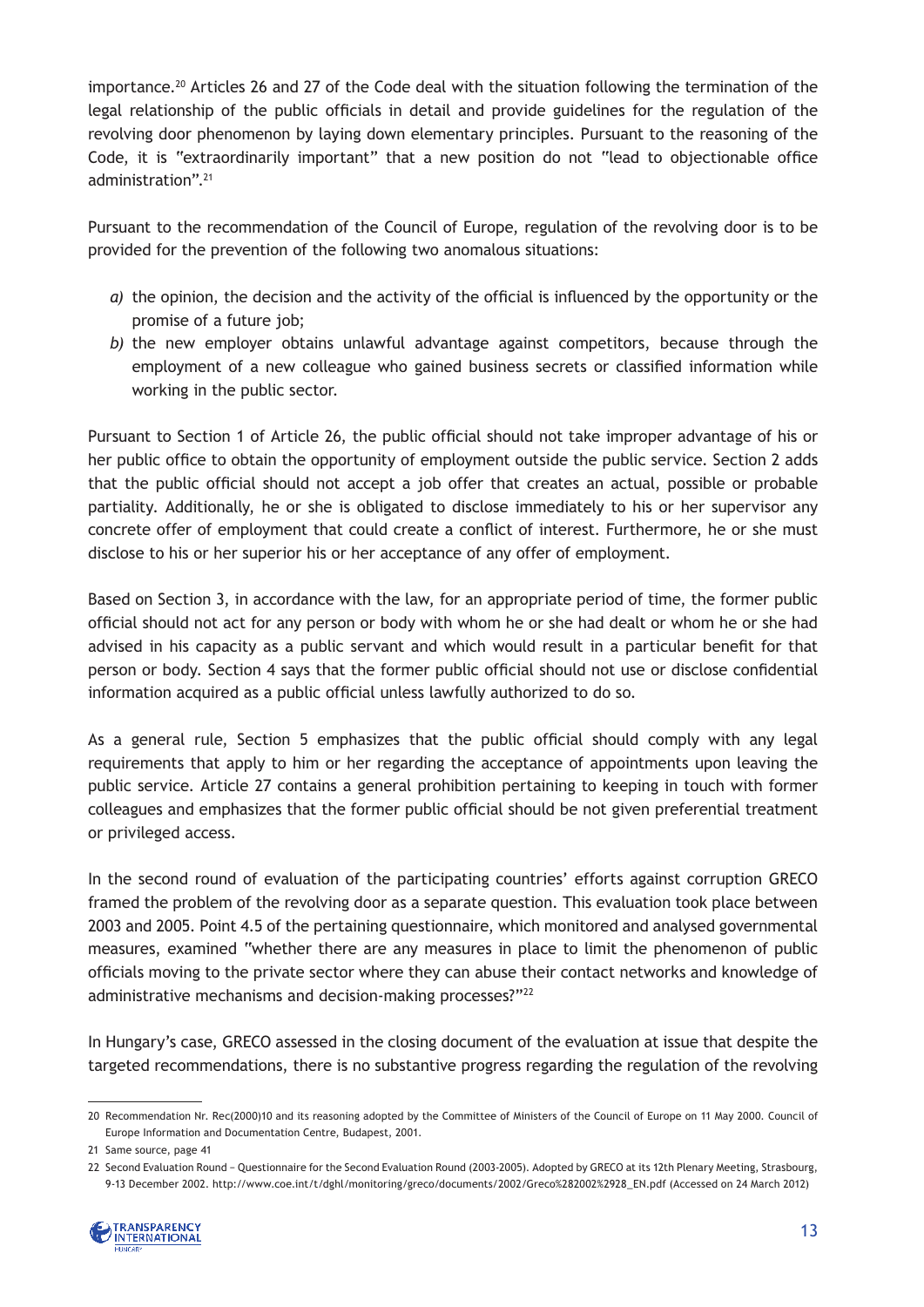door phenomenon. The international organisation recommended in vain the "introduction of clear rules/guidelines for situations where public officials move to the private sector, in order to avoid instances of conflicting interests".23 Although, in the course of the evaluation round, the government promised to solve the problems in a code of conduct for the entire public administration, this was not realized. GRECO regretted to note that "the adoption of a comprehensive code of conduct for the entire public administration continues to be an unresolved matter," thus the anomalous situation typical of the revolving door phenomenon remained unaltered in Hungary.<sup>24</sup>

### 3.4 Institutions of the European Union

The EU institutions recently began to put more emphasis on finding policy solutions to the revolving door phenomenon, primarily due to the serial scandals.<sup>25</sup> Since the overall institutional reform of 2004, a detailed, more than 150 page-long staff regulation applies to the officials of the institutions of the union.26 Article 16 (96) provides that an official shall, after leaving the service, continue to behave with integrity and discretion as regards the acceptance of certain appointments or benefits. Officials intending to engage in an occupational activity within two years of leaving the service shall inform their institution thereof, whether they receive a salary or not. Should this activity be related to the work carried out by the official during the last three years of service and thus lead to a conflict with the legitimate interests of the institution, the appointing authority may, in interests of public service, either forbid him to undertake the task or give its approval subject to any conditions it thinks fit. Article 17 (96) obliges the public officials to refrain from any unauthorised disclosure of information received in the line of duty, unless that information has already been made public or is accessible to the public. An official shall continue to be bound by this obligation after leaving the service.

Certain provisions of the Staff Regulation are currently being re-negotiated. The Commission, in pursuit of primarily economic and cost-saving considerations, phrased certain recommendations on those elements in need of reform. These recommendations primarily concern a decrease in the number of employees and an increase in the number of working hours at EU institutions. The Commission establishes in its press release that salaries should continue to remain high. It advocates "not to forget that EU institutions have to compete for highly trained staff with other international organisations, national diplomatic services, multinational companies, law firms and consultancies. … Unfortunately, the race for these talents is an ever closer one."27 This is the point where the organisations working for the transparency of the EU identify an opportunity for the amendment of the effective revolving door regulation. The rules contain several weaknesses which create loopholes for EU officials. The following may be considered as such loopholes:

• Temporarily appointed officials (sometimes working for several years) at an EU institution are not automatically covered by the rules;

<sup>27</sup> http://europa.eu/rapid/pressReleasesAction.do?reference=MEMO/11/907&format=HTML&aged=1&language=HU&guiLanguage=en (Accessed on 24 March 2012)



<sup>23</sup> Second evaluation round − addendum to the Compliance Report on Hungary adopted by the GRECO on its 47th General Assembly (Strasbourg, 7-11 June 2010) (Accessed on 24 March 2012) point 12 http://www.coe.int/t/dghl/monitoring/greco/evaluations/round2/GrecoRC2%282008%294\_Add\_ Hungary\_HU.pdf (Accessed on 24 March 2012)

<sup>24</sup> Same source, point 16

<sup>25</sup> For such cases, several examples are mentioned by the ALTER-EU, civil campaign for lobbying transparency, website: http://www.alter-eu.org/ revolving-doors (Accessed on 24 March 2012)

<sup>26</sup> Staff Regulation of Officials of the European Communities. 1.05.2004. http://ec.europa.eu/civil\_service/docs/toc100\_en.pdf (Accessed on 24 March 2012)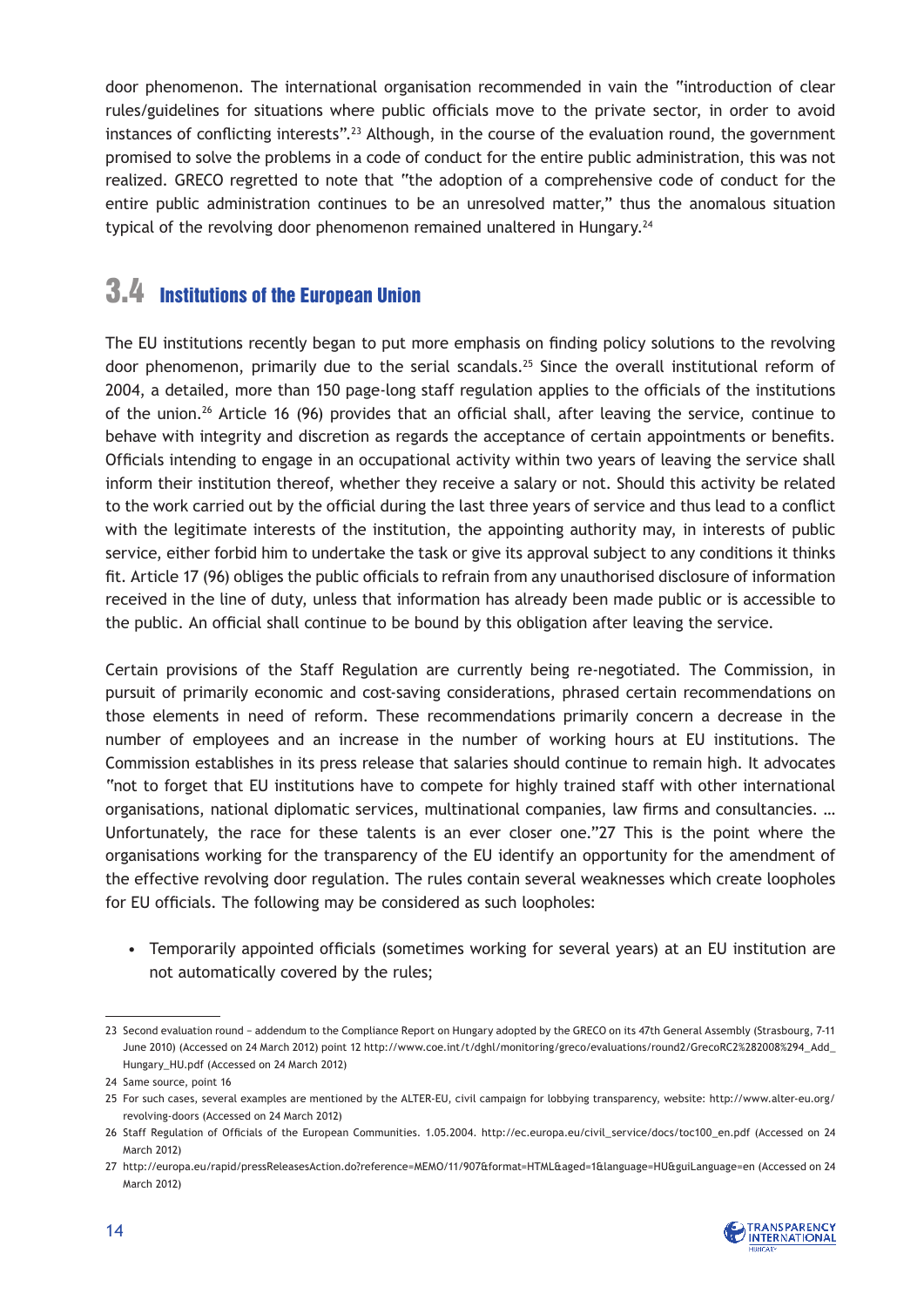- there is no ban on officials moving directly into lobby jobs;
- there is no culture of sanctioning breaches in the rules;
- • EU staff can take a sabbatical and there is no outright ban on them becoming lobbyists or senior industry leaders during that period.<sup>28</sup>

ALTER-EU, the coalition of civil organisations, outlined its recommendations to improve the effectiveness of the rules in the following five points:<sup>29</sup>

- 1. A mandatory cooling-off period of at least two years for all EU institution staff members entering lobbying or lobby advisory jobs, or any other change of position which could provoke a conflict of interest with their work as an EU official;
- 2. Solution of the defects of the current rules, including regulation of the private sector employment of officials on fix-term contracts;
- 3. Screening new officials at EU institutions to discover any possible issues of conflicting interest. Where conflict of interest may arise between the former position and the new EU position, the official concerned has to resolve this problem.
- 4. Sufficient funds must be granted for the investigation and tracking of the revolving door cases.
- 5. A complete and updated list on revolving door cases is to be published on the websites of EU institutions.

### 3.5 Regulations of the Revolving Door Phenomenon in Other Countries

#### **United States of America**

Several researches pointed out that a significant proportion of the employees of the American lobbying firms have formerly worked as chief governmental officials.<sup>30</sup> These lobbying firms need employees who have formerly built up a relevant and useful network of contacts in their former position, which they can capitalize throughout the course of their lobby activity. For instance, 48% of all legislators have become lobbyists between 1988 and 2004.<sup>31</sup> Therefore the Obama administration has considered the revolving door phenomenon a priority problem. Pursuant to the effective regulation, the officials working in the federal public administration take an oath which handles the revolving door cases in detail and in a quite strictly.<sup>32</sup>

• Within two years of their appointment, those entering public office may not be involved in cases, including legislation and conclusion of contracts, in which the parties concerned are in a direct and substantial connection with former employers or clients of the appointed official.

<sup>32</sup> Executive Order 13490 − Ethics Commitments by Executive Branch Personnel. January 21, 2009. http://www.whitehouse.gov/the-press-office/ ethics-commitments-executive-branch-personnel Section 1 (Accessed on 24 March 2012)



<sup>28</sup> Vicky Cann, Reforming the revolving Door − A once in a Decade Opportunity. Social Europe Journal, 10/02/2012. www.social-europe.eu/2012/02/ reforming-the-revolving-door-a-once-in-a-decade-opportunity (Accessed on 24 March 2012)

<sup>29</sup> Blocking the revolving door: why we need to stop EU officials becoming lobbyists. Alliance for Lobbying Transparency and Ethics Regulation (ALTER-EU), November 2011, Brussels. http://www.alter-eu.org/sites/default/files/altereu revolving doors report.pdf (Accessed on 24 March 2012)

<sup>30</sup> David Miller, Revolving doors, accountability and transparency: Emerging regulatory concerns and policy solutions in the financial crisis. http:// www.oecd.org/dataoecd/22/15/43264684.pdf (Accessed on 24 March 2012)

<sup>31</sup> Door still revolving between Capitol, lobbyists. USA Today, 22 April 2009. http://www.usatoday.com/news/washington/2009-04-21-lobbying\_N. htm (Accessed on 24 March 2012)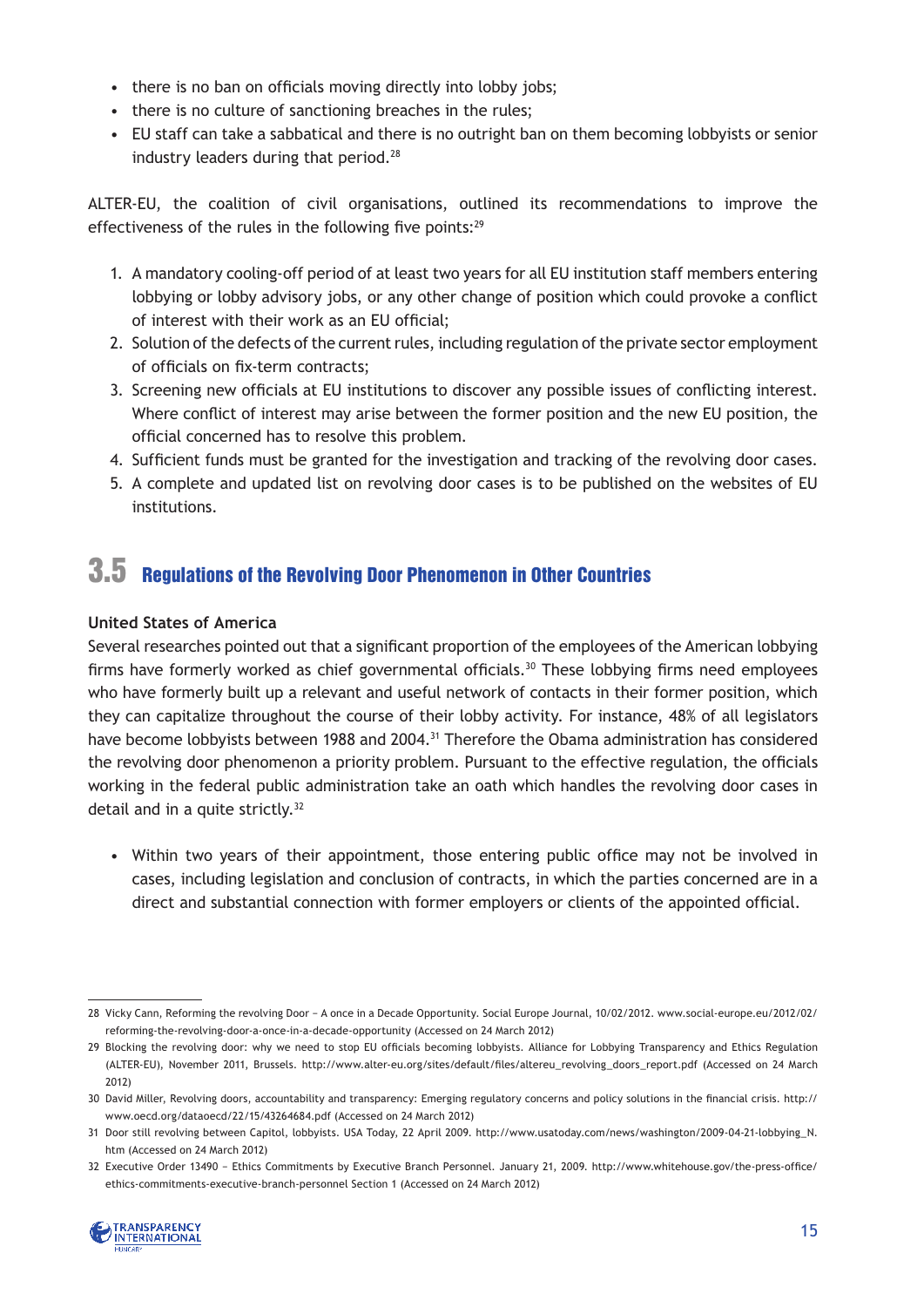- • Additionally to the above restriction, any official who has been a registered lobbyists within two years prior to his or her appointment to a governmental position is subject to the following regulations in the subsequent two years:
	- − he or she may not work on a case in his or her new capacity which he or she lobbied within two years prior to his or her appointment,
	- − he or she may not deal with the range of cases in which the given case is included, or
	- − he or she may not seek or accept any offer for service at a governmental institution at which he or she acted as a lobbyist within two years prior to his or her appointment.
- For two years after the termination of their contract, officials who left their governmental position may not contact the current officials and employees of their former work place, if the aim of the communication is to influence them.<sup>33</sup> Should the officials violate this prohibition, they may be punished as follows:
	- − Whoever engages in the conduct constituting the offense shall be imprisoned for not more than one year or fined, or both.
	- − Whoever wilfully engages inn the conduct constituting the offense shall be imprisoned for not more than five years or fined, or both.<sup>34</sup>
- The Attorney General may bring a civil action in the appropriate United States district court against any person who engages in conduct constituting an offense.

Beyond the obligations detailed above, former officials, who changed their governmental position to a lobbyist job, may not act as a lobbyist at the governmental institutions where they formerly worked or for public administration chief officials who do not have a career position.

#### **Canada**

The detailed "Policy on Conflict of interest and Post-employment" regarding public officials came into force on 2 April 2012.<sup>35</sup> Pursuant to Point 3.1 of appendix B of the policy, before leaving their employment with the public service, all public servants are to disclose their intentions regarding any future employment or activity outside the public sector that may pose a real, apparent or potential risk of conflict of interest with their current responsibilities. They must discuss potential conflicts with their manager or their heads of department or his or her delegate.

Point 3.2 sets forth the restrictions of post-employment. Deputy heads are responsible for designating positions of risk for post-employment conflict of interest situations. Public servants in these designated positions are bound by certain limitations for a one-year period after leaving office. Before leaving office and during this one-year limitation period, these public servants are to report to their deputy head all firm offers of employment or proposed activity outside the public service that could place them in a real, apparent or potential conflict of interest with their public service employment. They must immediately disclose the acceptance of any such offer.

<sup>35</sup> Policy on Conflict of Interest and Post-Employment. Government of Canada, 2012. http://www.tbs-sct.gc.ca/pol/doc-eng.aspx?id=25178&section =text#cha2 (Accessed on 24 March 2012)



<sup>33</sup> United States Code title 18, § 207(c)

<sup>34</sup> United States Code title 18, § 216(a)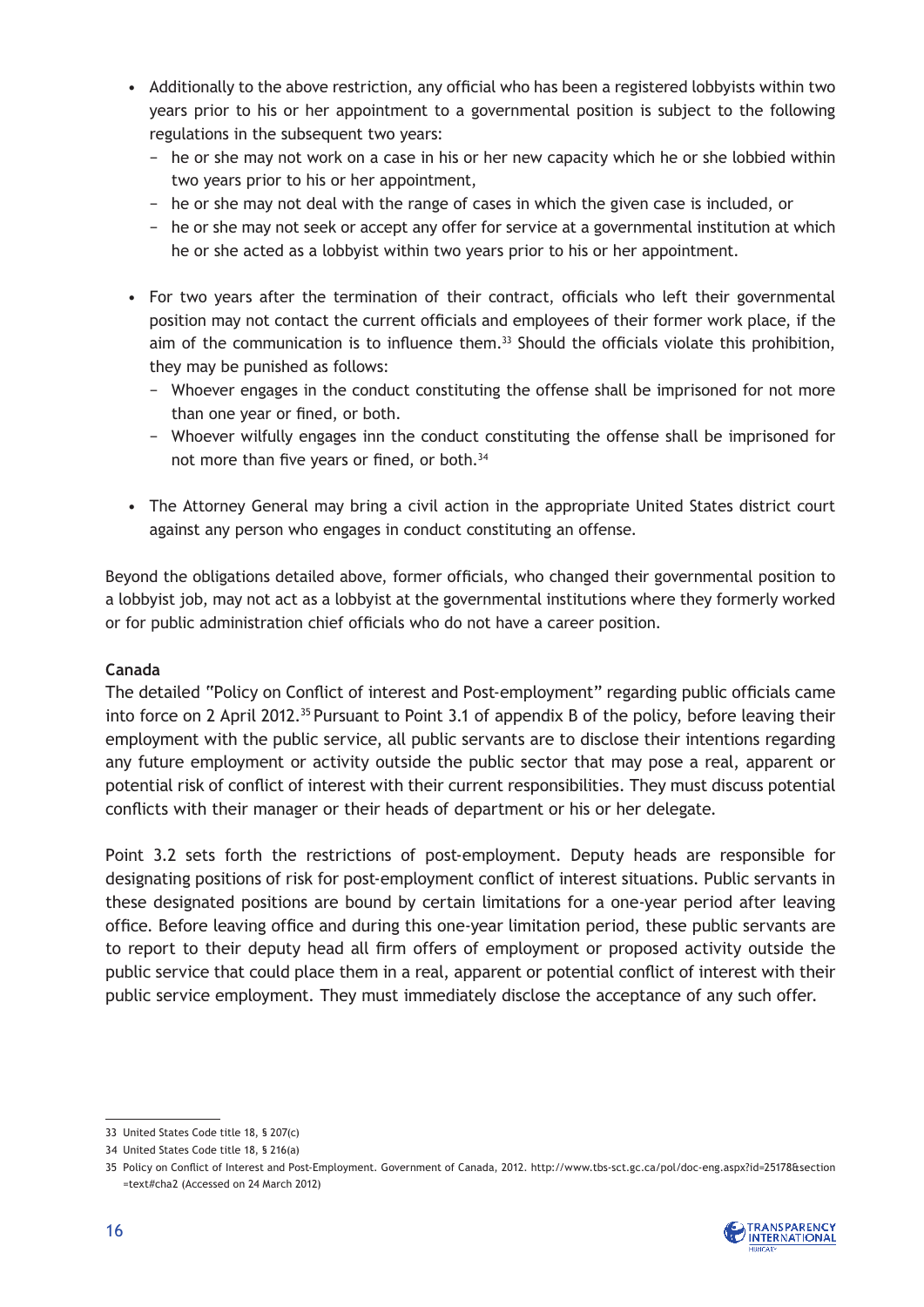In addition, during this one-year period these public servants may not, without their deputy head's authorisation:

- 1. accept appointment to a board of directors of, or employment with, private entities with which they had significant official dealings in the year prior to the termination of their service. The official dealings in question may either be directly on the part of the public servant or through their subordinates;
- 2. may not, when negotiating with any government organisation, represent any entity outside of the public service with which they had significant official dealings in the year prior to the termination of their service. The official dealings in question may either be directly on the part of the public servant or through their subordinates; or
- 3. give advice to their clients or employer using information that is not publicly available concerning programs or policies of the departments or organisations with which they were employed or with which they had a direct and substantial relationship.

Point 3.3 of the appendix contains provisions on the possibilities of reducing the limitation period. A public servant or former public servant may request of the deputy head a written waiver concerning the reduction of the limitation period. The public servant is to provide sufficient information to assist the deputy head in determining whether or not to grant the waiver, taking into consideration the following criteria:

- 1. the circumstances under which the termination of their service occurred;
- 2. the general employment prospects of the public servant or former public servant;
- 3. the significance of the information possessed by the public servant or former public servant to the government, based on his or her position in the public service;
- 4. the desirability of a rapid transfer of the public servant's or former public servant's knowledge and skills from the government to private, non-governmental sectors;
- 5. the extent of unfair commercial or private gain the new employer can expect by hiring the public servant or former public servant;
- 6. the authority and influence possessed by that individual while in the public service; and/or
- 7. any other consideration at the discretion of the deputy head.

Pursuant to Point 5, a public servant who does not comply with the requirements set out in this appendix may be subject to disciplinary measures, including potential termination of employment.<sup>36</sup>

#### **The Netherlands37**

Since 1999, a specific guideline regulates revolving door prevention for all Ministries of the Netherlands. In order to eradicate the very appearance of conflicts of interests, a former public servant cannot be outsourced to work for the ministry. If the ministry wants to hire a consultancy company where a former public servant is employed, the former public servant may not be active in the realization of the project. This provision applies for two years after the discharge. It is also not possible for the former public servant to be part of activities involving public procurement. The only exception from the rule is the possibility of a temporary transition period. After his or her discharge, a public servant can work for an indicated time for the ministry in order to simplify the changeover. This rule, however, only applies to public servants, and not for example, to the members of the government, except for the Defence Minister.<sup>38</sup>

<sup>38</sup> National Integrity System Assessment Netherlands, 2012. Transparency International Netherlands. http://issuu.com/transparencyinternational/ docs/2012\_netherlandsnis\_en (Accessed on 22 May 2012)



<sup>36</sup> The meaning of the latter point may be quite questionable in the case when the public servant concerned is contemplating leaving the public sector anyway.

<sup>37</sup> Content on the Netherlands was added after the publication of the Dutch National Integrity System Study on 22 May 2012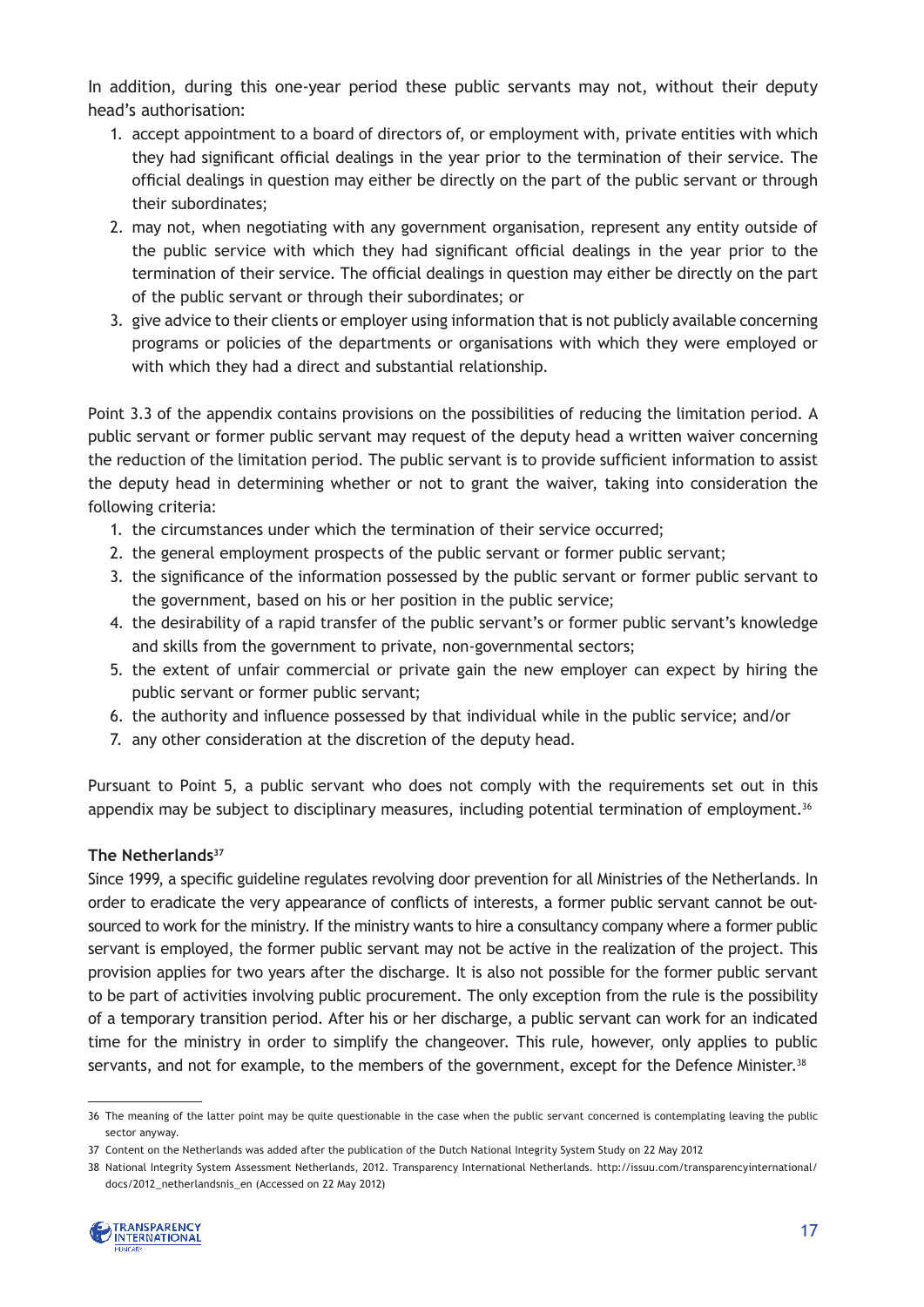In private law controversy, Article 7:653 of the Civil Code regulates the revolving door phenomenon under the so-called 'non-competition clause.' The policy provides a more dominant role for the courts.39 According to the clause a contractual provision between the employer and the employee restricting the employee's right to work in a certain way after the end of the employment agreement is only valid if the employer has agreed to it in writing with an adult employee. The court may nullify such a contractual provision entirely or partially on the ground that the employee is unfairly disadvantaged by that provision in proportion to the interest of the employer protected by that provision. The clause adds that when the employer is liable for damages derived from the termination of the contract, he or she cannot make use of his or her contractual rights.

The clause also stipulates that if a contractual provision constitutes a major obstacle for the employee to perform work other than in service of the employer, the court may at any point order the employer to pay compensation to the employee for the duration of the restriction. The court determines the amount of this compensation in fairness and in view of the circumstances of the case; it may also permit the employer to pay the compensation in instalments to be set by court. The employer cannot be charged with said compensation if the employee is liable for damages derived from the termination of the contract.

#### **Norway**

In Norway, multiple guidelines deal with the regulation of the revolving door phenomenon, which constitute a framework that takes into account both politicians and officials and which may be supplemented by the internal guidelines of each institution and employer. Although the Norwegian Act on Public Services does not apply to the post-employment conflict of interest cases, pursuant to the guidelines regulating post-employment situations, a special clause may be attached to employment contracts in certain cases:40

- • *The need to protect internal information:* The State must seek to prevent other organisations from gaining knowledge about an administrative agency's strategies and plans (e.g. on the formulation of policies, rules, etc.). Such knowledge could result in illegal competitive advantages.
- • *The need to protect other organisations trade secrets:* The State must seek to prevent one organisation from gaining access to confidential information about another, including trade secrets, etc. as such knowledge could result in illegal competitive advantages.
- The need to safeguard the general public's confidence in the public service: State administrative agencies must seek to prevent suspicions that a civil servant has taken advantage of his or her position to gain special advantages for an organisation. Such suspicions could impair the general public's confidence in the administration's integrity and impartiality.

Should the nature of his or her position require a public official prohibit, or require him to abstain from involvement in certain cases, such a clause must be stated in the labour contract from the commencement of the public service.

*"Temporary disqualification"* refers to a ban for up to six months after leaving office, on employment by, or performing services for, an organisation outside the public service that has or can have contact

<sup>40</sup> Post-Employment Guidelines for the Public Service, 2005. Quoted by: Post-Public Employment: Good Practices for Preventing Conflict of Interest − The case of Norway. OECD, Paris, 2010. http://www.keepeek.com/Digital-Asset-Management/oecd/governance/post-public-employment/thecase-of-norway\_9789264056701-8-en page 5 (Accessed on 24 March 2012)



<sup>39</sup> Title 7.10 Employment Agreement. http://www.dutchcivillaw.com/civilcodebook077.htm (Accessed on 24 March 2012)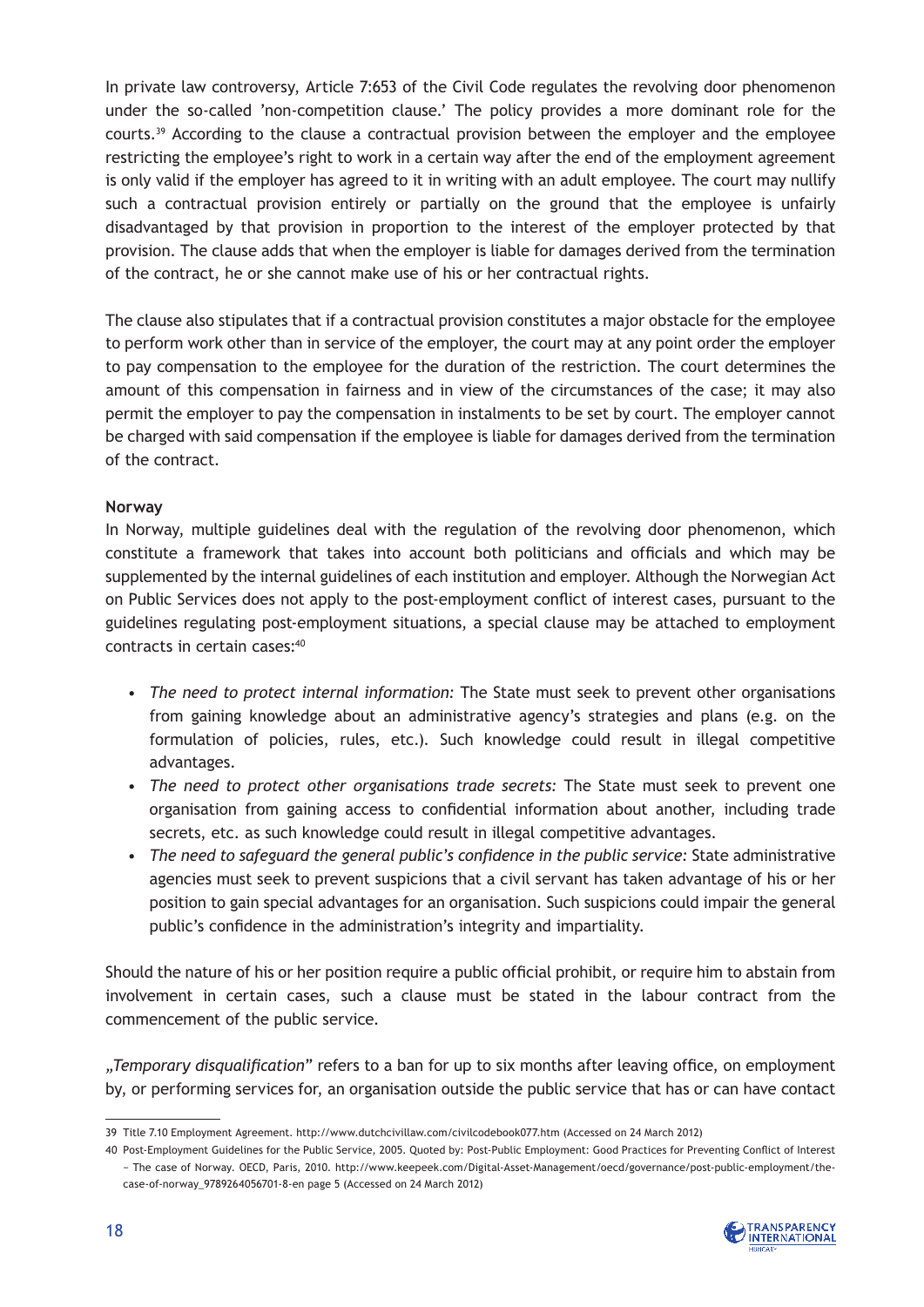with the employee's former sphere of responsibilities as a civil servant or politician. The same applies to organisations outside the public service that, for other reasons, have or could have special advantages due to the employee's position as a civil servant or politician.

*"Abstinence from involvement in certain cases"* refers to a ban for up to one year after leaving office, for an employee to become involved in cases or areas that involve the employee's spheres of responsibilities as a civil servant or politician.41

The clause in the contract requires the employee to inform the employer of any offer of new positions that he or she might consider. The employer may grant full or partial exemption from temporary disqualification and/or abstinence from involvement in certain cases based on an application from the employee. The employee has the right to remuneration during the period of temporary disqualification. The remuneration shall correspond to the salary on leaving the position plus holiday pay. An employment contract also covers agreed damages if the employee behaves at variance with the temporary disqualification or abstinence from involvement in certain cases, or breaches the obligation for mandatory reporting.42

At least two weeks before starting the new position, the politician is required to voluntarily inform the committee on starting a new job or accepting a position outside the public service within one year of leaving the political position or starting a business.<sup>43</sup>

#### The Effective Hungarian Regulation and Practice in the Public **SECTOR**  $I_{-}$

The regulation of the revolving door phenomenon must at least cover the following two fields: firstly, it must ensure that in a given conflict of interest situation (see 2.1) the person going through the revolving door cannot transfer information in an unauthorized way from the public sector to his or her former or future employer and client in the private sector; secondly, regulations must be provided on how the persons passing the revolving door use their network of contacts or prestige to influence the public authority's decision-making.

In the effective Hungarian regulation, the issue of information is well regulated in Act XXII of 1992 on the Labour Code being currently in effect (hereinafter: "Labour Code"), Act CLV of 2009 on the Protection of Qualified Data (hereinafter: "Qualified Data Protection Act") and Act CXCIX of 2011 on the Public Officials (hereinafter: "Public Officials Act").

Pursuant to Subsection 3 of Section 10 of the Public Officials Act*, "The public official shall protect the qualified data. Moreover, the public official shall not inform unauthorized persons and organs about facts of which he or she became aware in the course of his or her activity and the disclosure of which would be detrimental to the state, the public administration organ, any colleagues or citizens or would entail unlawfully favourable consequences."* The breach of the Qualified Data Protection Act entails criminal sanctions as well, while the policy of the Public Officials Act is merely an obligation that pertains during the term of the public service.<sup>44</sup> Still, it may have significance in the judgment of cases

<sup>44</sup> When notifying on the acknowledgment of leaving office, the Hungarian Competition Authority separately draws the attention of the official to his or her confidentiality obligation beyond the termination of service.



<sup>41</sup> Same source, page 6

<sup>42</sup> Same source, page 6

<sup>43</sup> Same source, page 7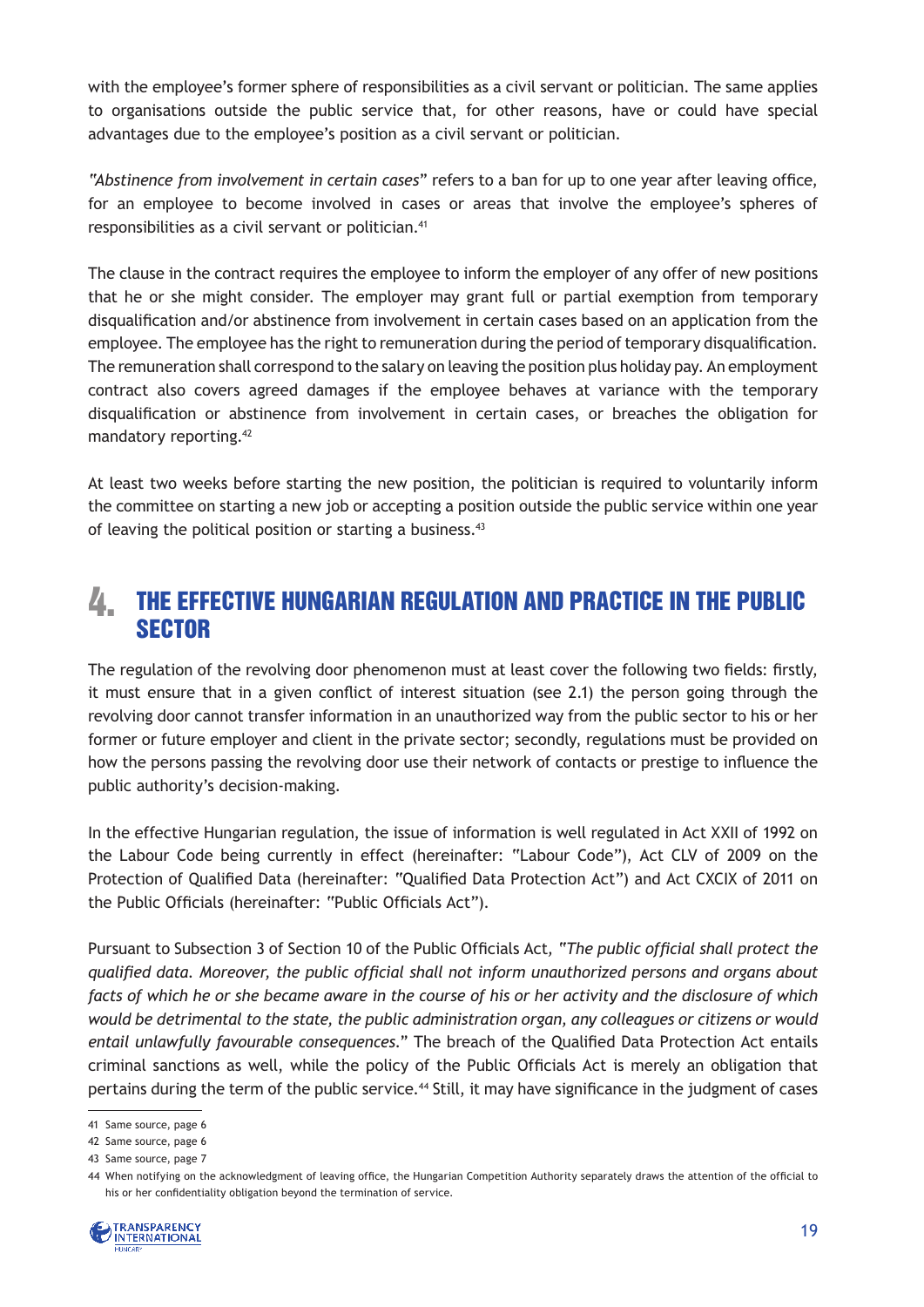involving leaking information to the future employer in hope of a new job (abuse of authority). Pursuant to Subsection 3 of Section 103 of the Labour Code*, "employees shall not disclose any business secrets obtained in the course of their work, with consideration of the provision of Section 81 of the Hungarian Civil Code, nor any information of fundamental importance pertaining to the employer or its activities. Furthermore, employees shall not convey any information learned in connection with the fulfilment of their position to unauthorized persons, the disclosure of which would result in detrimental consequences to the employer or other persons."* This provision of the LC may be relevant in case of abuse of authority when the person who went through the revolving door disclosed business secrets of the employer or its business partners. This rule remains in effect in Subsection 4 of Section 8 of the new Labour Code entering into effect on 1 July 2012 (Act I of 2012 on the Labour Code).

While the abuse of authority is made somewhat difficult by the above rules with respect to the unauthorized transfer of information, it is facilitated by Subsection 4 of Section 68 of the Public Officials Act: *"The governmental official shall be exempted from the public service obligation at least for half of the notice period and he or she shall be entitled to salary. The conflict of interest rule determined in Subsection 2 and 3 of Section 85 of the Public Officials Act may not apply to the government officials exempted from public service obligation. The governmental official shall be relieved from his or her duties, at least for the duration of half of the notice period, in a maximum of two parts, at his or her choice."* This means that governmental officials may establish further employment during the exemption period beyond the otherwise permitted pedagogic, artistic, authorial, etc. employment and the governmental office need not be notified (Subsection 2 of Section 85 of the Public Officials Act).

Pursuant to Subsection 1 of Section 45 of the Public Official Act, "*Governmental officials may be appointed through restricted or tendering procedures based on the relevant legal regulations or the decision of the governmental organ.*" Restricted procedure provides an excellent opportunity for the revolving door type "regulatory capture", because there are no prescriptions concerning the invitation process or the time of tendering and the cases where invitation is possible. On the contrary, pursuant to Subsection 1 of Section 20/A of Act XXXIII of 1992 on the Legal Status of Public Servants, "service of public servants may be established by tenders. Only those may be appointed as a public servant who submitted a tender and met the tender specifications". Therefore stricter and more transparent rules apply the recruitment of the public servants.

In case of all moves from the public sector to the private sector, revolving door phenomenon becomes simplified by the prescriptions concerning termination of the service contained by Section 74 of the Public Officials Act according to which "*(1) At the termination of his or her service, the governmental official shall hand over his or her position in accordance with the prescribed order and shall account with the governmental office. The governmental office shall ensure the conditions of such handover and accounting. (2) Upon cessation (termination) of the service, the governmental official shall receive his or her due salary and other allowances on the last day of service but at latest within fifteen days and shall be supplied with the statements and certificates prescribed by regulations pertaining to the service and other legal regulations.*" However, there are no prescriptions on conflict of interest risks that may arise thereafter.

During the governmental service, it is a general rule (Subsection 1 of Section 86) that "*The governmental officials shall notify the governmental office in writing without any delay if any grounds for conflict of interests may arise in connection with him or her and/or if he or she got in a conflict of interest situation while working as a governmental official. The person who exercises the employment rights* 

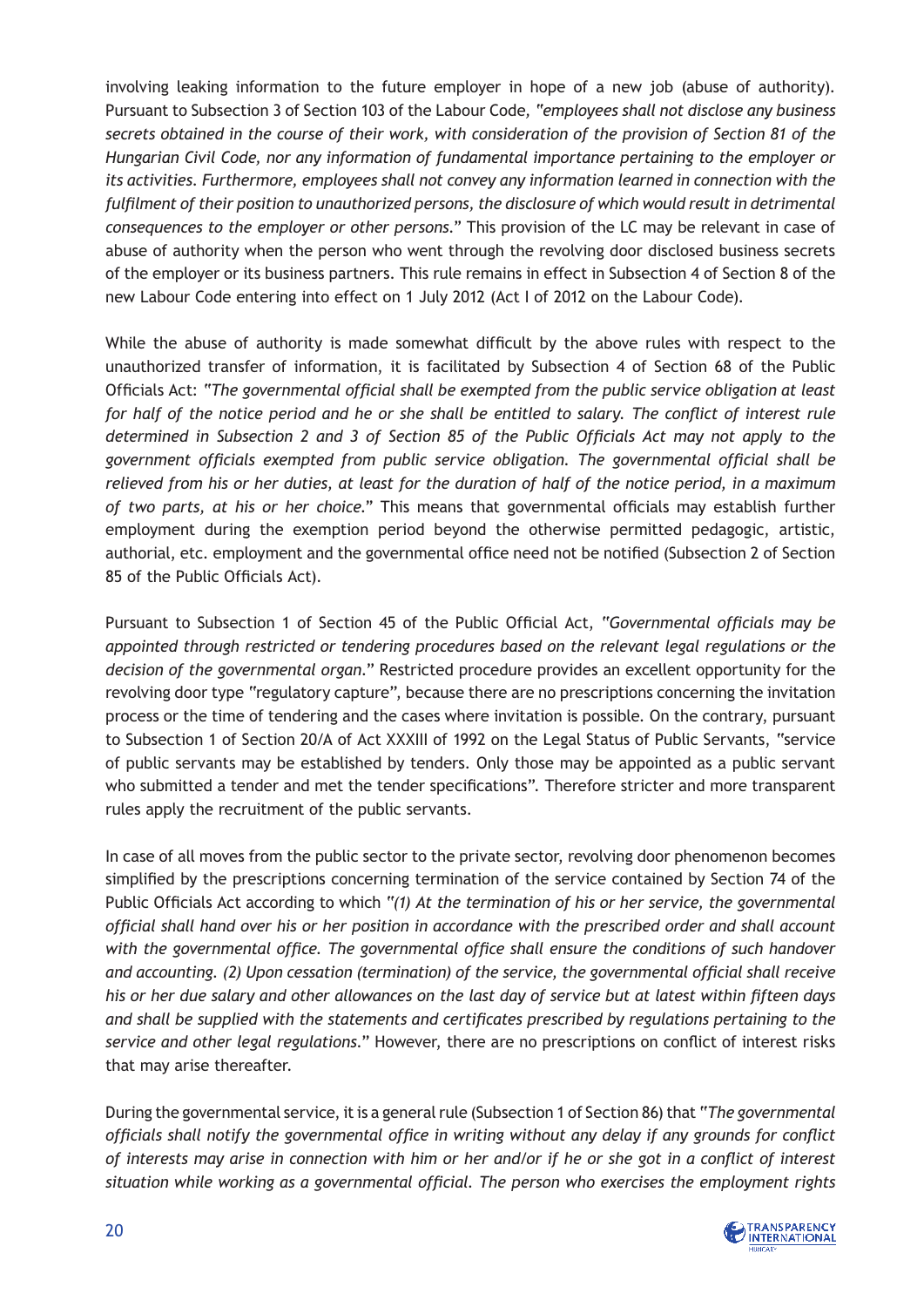*shall call upon the governmental official to eliminate the grounds for conflict of interests in writing without any delay. Should the governmental official fail to eliminate the grounds for conflict of interests within thirty days of the delivery day of the notification, the service of the governmental official will be terminated*." This may be relevant regulation for multiple types of revolving door phenomena, but it only pertains to the duration time in which the contract is in effect.

Section 3 of the Labour Code contains an express revolving door restriction as follows: "*(5) While under employment, employees shall not engage in any conduct by which they jeopardize the rightful economic interests of the employer, unless so authorized by a legal regulation. (6) Employees shall remain subject to the obligation set forth in Subsection (5) above following termination of the employment only on the basis of an agreement concluded for such purpose in return for appropriate consideration, and for no more than a period of three years. The provisions of civil law shall apply to such agreements*." However, provisions relating to the termination of employment (Section 97) do not deal with potential risks of the conflict of interest, which may arise after the termination of employment. Section 5 remains in effect in Subsection 1 of Section 8 of the new Labour Code, while Subsection 2 prescribes therein that "*the employee shall not, even outside working hours, engage in a conduct which may, especially due to the nature of the scope of activities and the position of the employee at the employer's organisation, directly and actually jeopardize the good reputation and lawful economic interests of the employer or the aim of employment*." Subsection 1 of Section 228 of the new Labour Code contains the above quoted Subsection 6 of Section 3 of the effective Labour Code with the difference that non-competition agreements may be concluded for no more than a period of two years. Further details of this rule will be presented in the next chapter

We have also reviewed the regulations on the three legal professions. Act CLXXII of 2011 on the Legal Status and Remuneration of Judges and Act CLXIV of 2011 on the Legal Status of the Chief Prosecutor, the Public Prosecutors and Other Employees of the Public Prosecutor's Offices and the Career Aspects of the Public Prosecutors regulate the conflict of interests arising during the public service of judges and prosecutors. Furthermore, involvement in former procedures may constitute a ground for exclusion in certain procedures, but the two acts do not otherwise regulate the revolving door issues concerning judges and prosecutors. Pursuant to Section 7 of Act XI of 1998 on Attorneys, "an attorney shall not proceed for a period of two years at the courts, public prosecutor's offices or investigative authorities at which he or she has worked as a judge, a public prosecutor or a member of the investigative authority before he or she was admitted as a member of the Bar Association."

We have examined the regulations of the sectors that were considered the most risky by our interviewees. Act LXXXVI of 2007 on Electricity does not contain any provisions concerning the President and the Vice-President of the Hungarian Energy Office that would handle the revolving door phenomenon. In the field of communication, the rules of Act C of 2003 on the Electronic Communication continue to prevail in Act CLXXXV of 2010 on the Media Services and Mass Media (hereinafter: "Media Act") and revolving door rules apply to the President and the Vice-President.<sup>45</sup> Act CLVIII of 2010 on

<sup>(9)</sup> With respect to the prohibition on employability concerning the sector of expertise as per Section 8, upon termination of their mandate, the President and the Vice-President are entitled to an indemnification equivalent with their 12 months' net, i.e. decreased with the amount of the personal income tax, salary received from the Office. The indemnification shall be paid from the budget of the Office. The liquidated damages determined accordingly are free of tax in the scope of the indemnified damages. This rule also applies to the President and the members of the Media Council in connection with the prohibition concerning the termination of their mandate set forth in Subsection 9 of Section 129."



<sup>45</sup> Pursuant to Section 113, "(8) For one year after the termination of their mandate, the President and the Vice-President

a) may not be engaged in any form of employment or other work-related relationship with a company,

b) may not establish regular business relationship in the capacity of company executive or company owner with a company, and c) may not acquire an ownership stake in a company,

the rights or lawful interests of which were affected by his or her decisions while serving as President or Vice-President.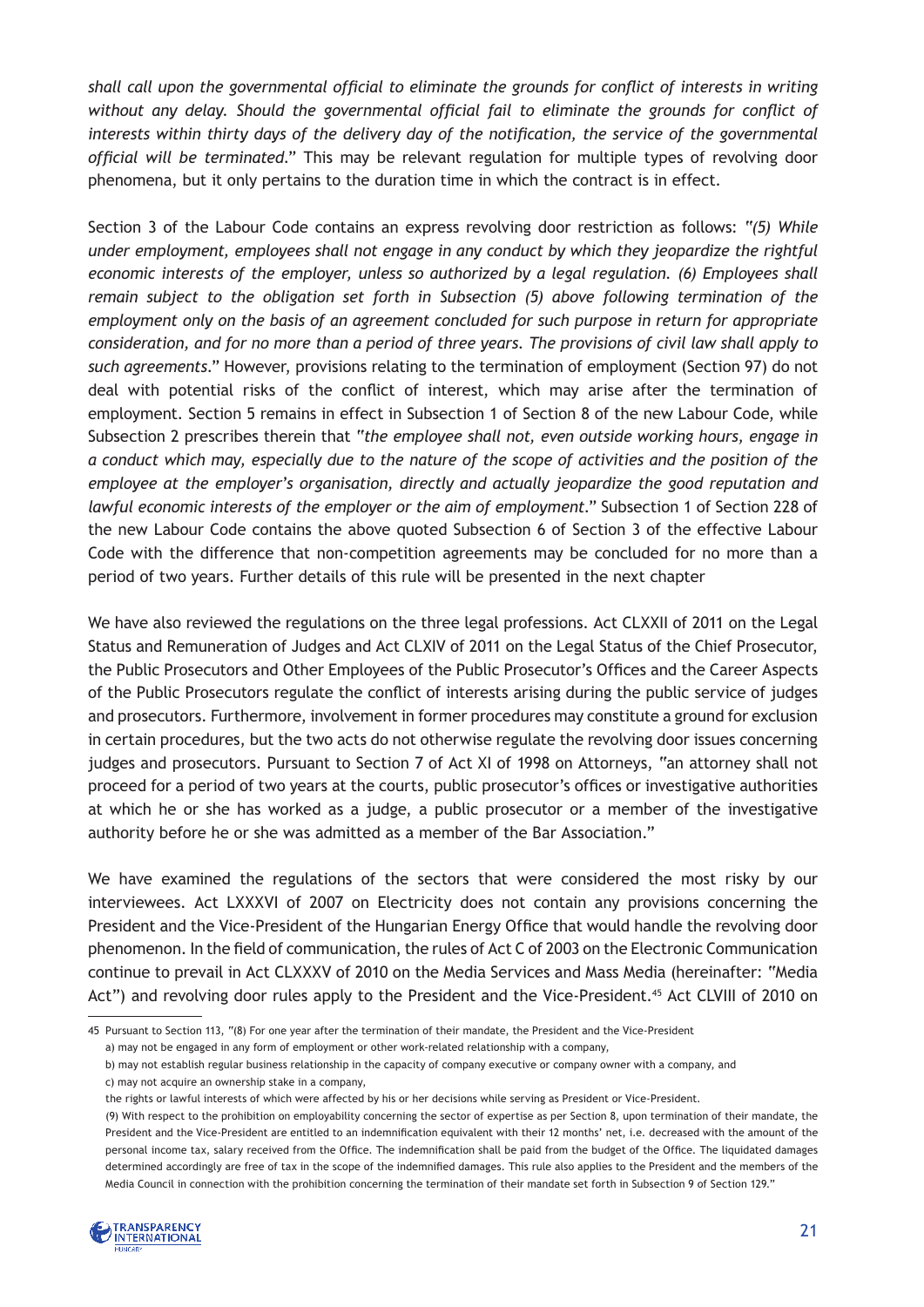the Hungarian Financial Supervisory Authority also contains provisions concerning the revolving door.<sup>46</sup> From the provisions regulating conflict of interest situations in other procedural rules, the frequently applied clause "the person from whom objective judgment of the case cannot be expected due to any reason (partiality)" may be the one to affect against the revolving door phenomenon in certain cases. Naturally, the application of the clause would require that those who are biased recognize themselves as such.

The financial side of the revolving door regulation is also important and therefore the relevant statutory provisions must also be mentioned. Although the Constitutional Court annulled the provisions concerning the windfall tax of 98% twice (Decision 184/2010 (X.28.) and Decision 61/2011 (VII.13.) of the Constitutional Court), this is still a part of the effective law in a new form.<sup>47</sup> The Prime Minister sketched the aim of this special tax in his speech before the agenda on 8 June 2010 as one of the 29 measures of the government as follows: "Action Nr. 18: taxation at the rate of 98% of severance payments over 60 days and other allowances, such as the redemption of holidays and confidentiality payments in the budget sphere. ... By presenting this proposal, the Government commits itself toward the Members of Parliament to establishing its constitutional basis."48 However, confidentiality payments do not mean that persons going through the revolving door comply with the abovementioned confidentiality obligations in return for the payment, but it is the compensation for all prohibitions on employability. Although the Media Act and the Act on the Hungarian Financial Supervisory Authority fully or partially exempt the important decision-makers of both Authorities of this tax, it still remains in effect in other fields. "It is not realistic to presume, regardless of position, that if someone cannot work for one or two years in the area of his expertise and this is not be compensated by his former employer, he will withstand the revolving door type conflicts of interest. It is not surprising that if someone does not believe that the special tax will be repealed by the time he changes jobs, he will build exit ways out of the public sector while he is still in it," – said one of our interviewees.

In our questionnaire sent to the ministries, central government bodies, and autonomous public administrational organs, we presented the following two questions: "1. Does the public administrational organ managed by you have any effective code of conduct or other internal regulation, which controls or somehow considers the revolving door effect? If the organ has any such regulation, please send the text of these regulations and the governing legal provisions or other regulation to us via email. 2. If not, do you pay attention in any way to the above phenomenon when the recruiting chief employees and employers in the practice (e.g. in employment contracts or in contracts of labour-related legal relationships)?"

There is no overall regulation at any of the state bodies interviewed, but sporadically interesting and useful approaches appear. In the practice, in case of several public administrational organs, including the *Ministry of Interior* "when recruiting employees, it is considered whether, in respect to the scope

<sup>48</sup> Parliamentary Journals, 13th sitting (8 June 2010), speech Nr. 2 to 4, see: http://parlament.hu/internet/plsql/ogy\_naplo.naplo\_fadat?p\_ckl=39&p\_ uln=13&p\_felsz=2&p\_szoveg=&p\_felszig=4 (Accessed on 24 March 2012)



<sup>46</sup> Pursuant to Section 20 "(4) For six months after termination of their mandate, the President and the Vice-President of the Authority and the President of the Council of Financial Dispute Resolution

a) may not be engaged in any form of employment or other work-related relationship with a company,

b) may not establish regular business relationship in the capacity of company executive or company owner with a company, and

c) may not acquire an ownership stake in companies, excluding the public limited-liability companies,

the rights or lawful interests of which were affected by the decisions of the Authority within three years of the termination of their mandate. (5) With respect to Subsection 4, allowances mentioned in Subsection 2 and 3 are to be considered as a salary serving exclusively as the basis of the social security contributions, health insurance contributions and pension contributions."

<sup>47</sup> Act XLVI of 2011 on the amendment of Act XC of 2010 on the adoption and amendment of certain economic and financial statutes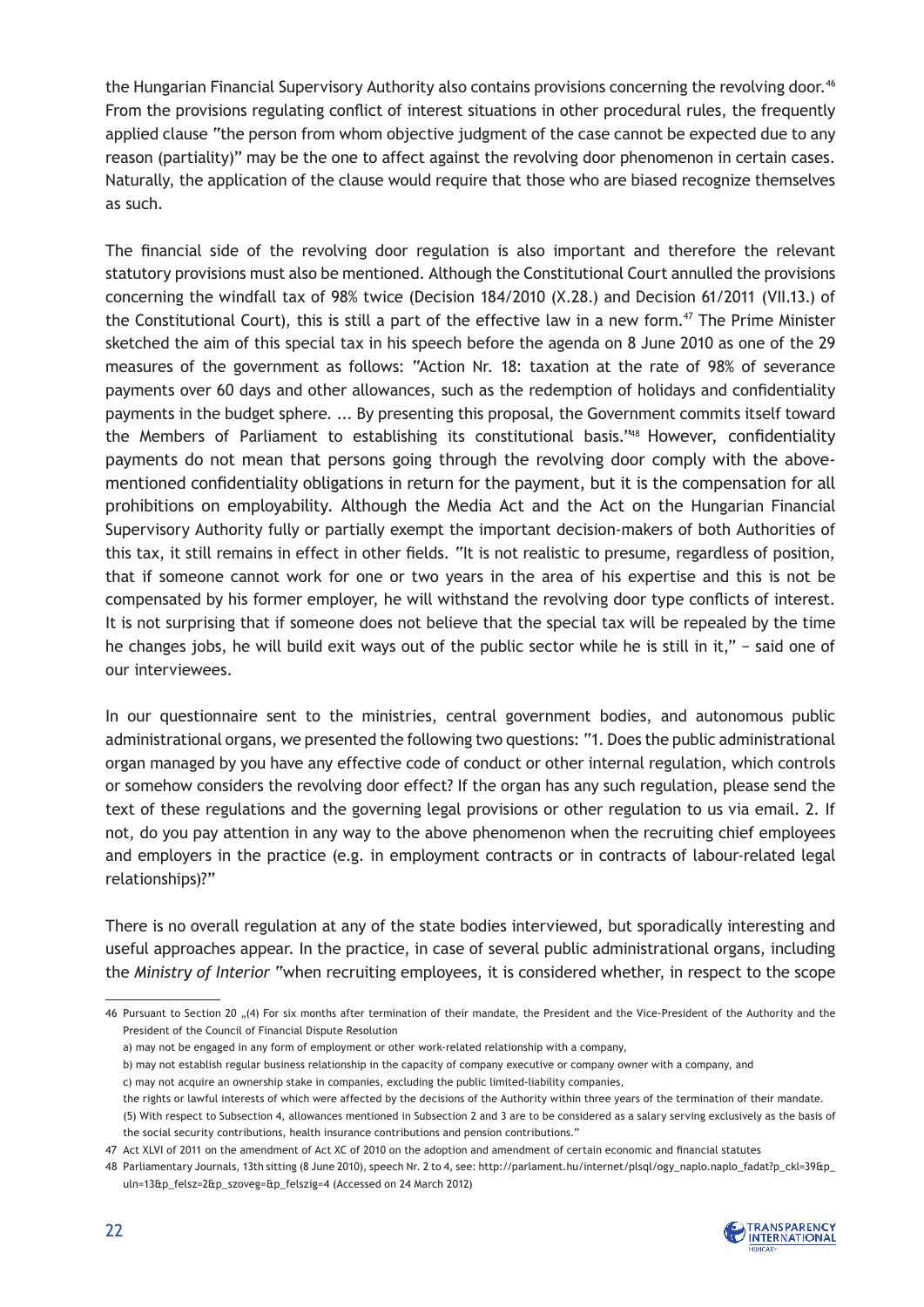of activities, there is any connection with the former working place which may give rise to conflict of interest pursuant to the act." The Ministry of National Development applies the Code of Conduct of its legal predecessor, the Ministry of Transport, Communication and Energy, (Instruction Nr. 25/2009 (IV. 15.)) which does not deal with the phenomenon in detail.

The *National Tax and Customs Administration* referred to the significance of disciplinary and criminal liability and "it takes into account among the general aspects of scrutiny prior to recruitment, if it becomes aware that the business association employed a former employee of the National Tax and Customs Administration (or the legal predecessors thereof) within a year of the termination of the proceeding, who was involved in the supervision on behalf of the tax authority."

The *Hungarian Intellectual Property Office* answered that "there had been a regulation before, which contained special prescriptions on the scope of questions at issue, i.e. the "revolving door effect" and it said that persons who were employed by the industrial property office may not proceed for a year. Currently, there are no such special legal provisions in the case of the authorial activity, these prevail only in cases when judges proceed in the industrial property cases /Section 14 (the effective text of Section 29)/, because this kind of special regulation was repealed following the relevant decision of the Constitutional Court as of 1 April 2003 /Act VI od 2003/."

According to the *Public Procurement Authority*, "Examining former legal relationships and the contact network acquired there and considering these a condition of recruitment prior to finalizing recruitment and establishing a legal relationship qualify as unlawful conduct of the employer pursuant to the currently effective legal regulations. This type of conduct is contrary to Act CXXV of 2003." We disagree with this statement, because the former working place is not a characteristic or a typifying factor, in connection with which one could talk about discrimination.

The *Equal Treatment Authority* drew the attention to a direction less explored in the current study so far, and that is the move between the public and civil sector: "lawyer colleagues committed to the defence of rights, which is an important aspect in the course of their recruitment, come from the state public service and return there or step forward to the civil sphere pursuing similar activities. Thus they make good use of their worthy knowledge obtained at the Authority partly in the public service, partly in the field of the civil defence of rights."

## 5. The Revolving Door Phenomenon and the Business Sector

The aim of this chapter is, on the one hand, the presentation of the effective legal background of the revolving door phenomenon concerning the business sector, and on the other hand, the examination of the capability of these legal regulations to manage the risks and the presentation of the special practices prevailing in Hungary. Additionally, this chapter wishes to analyse the regulations and the practical application of the regulations concerning movement within the business sector itself; i.e. the move between competitors, so that such experiences may serve as patterns to be followed when regulating the state-side of the revolving door phenomenon.

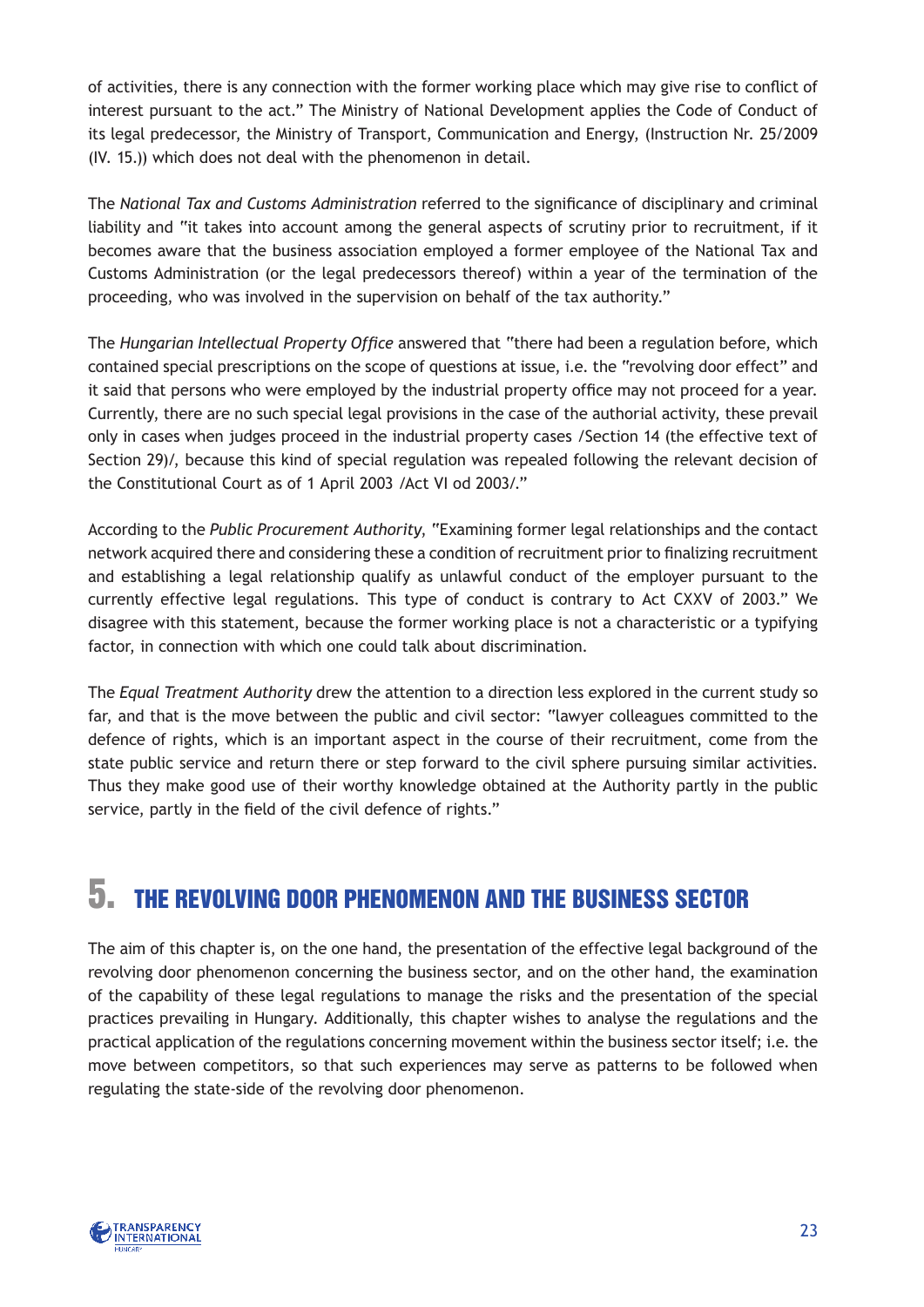### 5.1 The Characteristics of the Hungarian Business Sector

Transparency International Hungary's National Integrity Study (NIS)<sup>49</sup> of 2011 pointed out that the business sector's integrity was among the lowest of all the subsystems of society. The main reasons for this are the following: the sector is exposed to politics, legislation and application of the law are unpredictable and these factors worsen the possibilities of fair competition and hinder the ability of ethical business practices to stand their ground in the competition. Although only a small part of Hungarian enterprises is able to enter into business relationship with the state (e.g. to win a public procurement tender), the management of every Hungarian enterprise is dependent on political powers. One of the most important conclusions of the NIS was that the interlocking of the business and political sector has developed such a complicated network of contacts and a system of dependencies, in which legislation does not serve the public interest anymore, but rather serves certain private interests in a visible way. Moreover, the state favours certain companies or business owners not only in its role as legislator but also through the authorities supervising or licensing certain activities, which leads to undermining fair competition and creating overwhelming competitive disadvantages to other enterprises.

Political factors count even more when a company does business with the state, e.g. when it tries to submit a bid in a public procurement procedure, where almost three quarter of the tenders are touched by corruption.<sup>50</sup> It is not the aim of the present research to provide an in-depth examination of the interlocking between the public and the private sector; however, for the sake of understanding the operation of the revolving door phenomenon in Hungary, it is indispensable to outline the context. Namely, the above reasons result in a business environment strongly exposed to politics, this is the circumstance to which the enterprises need to respond somehow. Among many lawful, but mostly unlawful responses, it may be reassuring for the company if it employs a person who understands the often incomprehensible ways of political operation, keeps in touch with the decision-makers or gets wind in due time of changes in the legislation that may affect the operation of the company. Accordingly, the need of the business sector for professionals experienced in the public sector or in politics arises from this context, and creates market demand for the revolving door phenomenon.

### 5.2 Legislation Background and Judicial Practice

As we explained in the previous chapter, the revolving door phenomenon may be realized through several different procedural actions and these may be categorized in different ways when analysing the relevant laws. On the one hand, one may differentiate between these actions based on whether or not the moves happen from the business sector to the public sector or the moves take places within the business sector, i.e. between competitors. On the other hand, a difference may be made based on whether someone abuses the possibilities given by his or her employment after the termination of his or her employment or during the term, hoping to gain some advantage from his or her future employer. The international literature on anti-corruption lists this latter case also as a type of the revolving door phenomenon.<sup>51</sup> The former is also provided for in Subsection 5 of Section 3 of the currently effective Labour Code<sup>52</sup> (Act XII of 1992 on the Labour Code; hereinafter: "Labour Code"),



<sup>49</sup> Petra Burai−Péter Hack (eds.), Corruption Risks in Hungary 2011 − National Integrity Study 2011, Transparency International. http://www. transparency.hu/uploads/docs/Corruption\_Risks\_in\_Hungary\_NIS\_2011.pdf

<sup>50</sup> Dr. Papanek, Gábor D.Sc.: The corruption and the public procurement in Hungary (*A korrupció és a közbeszerzési korrupció Magyarországon),*  Gazdaságkutató Intézet Zrt., 2009.

<sup>51</sup> Transparency International Working Paper No 06/2010: Regulating the Revolving Door

<sup>52</sup> Effective until 30 June 2012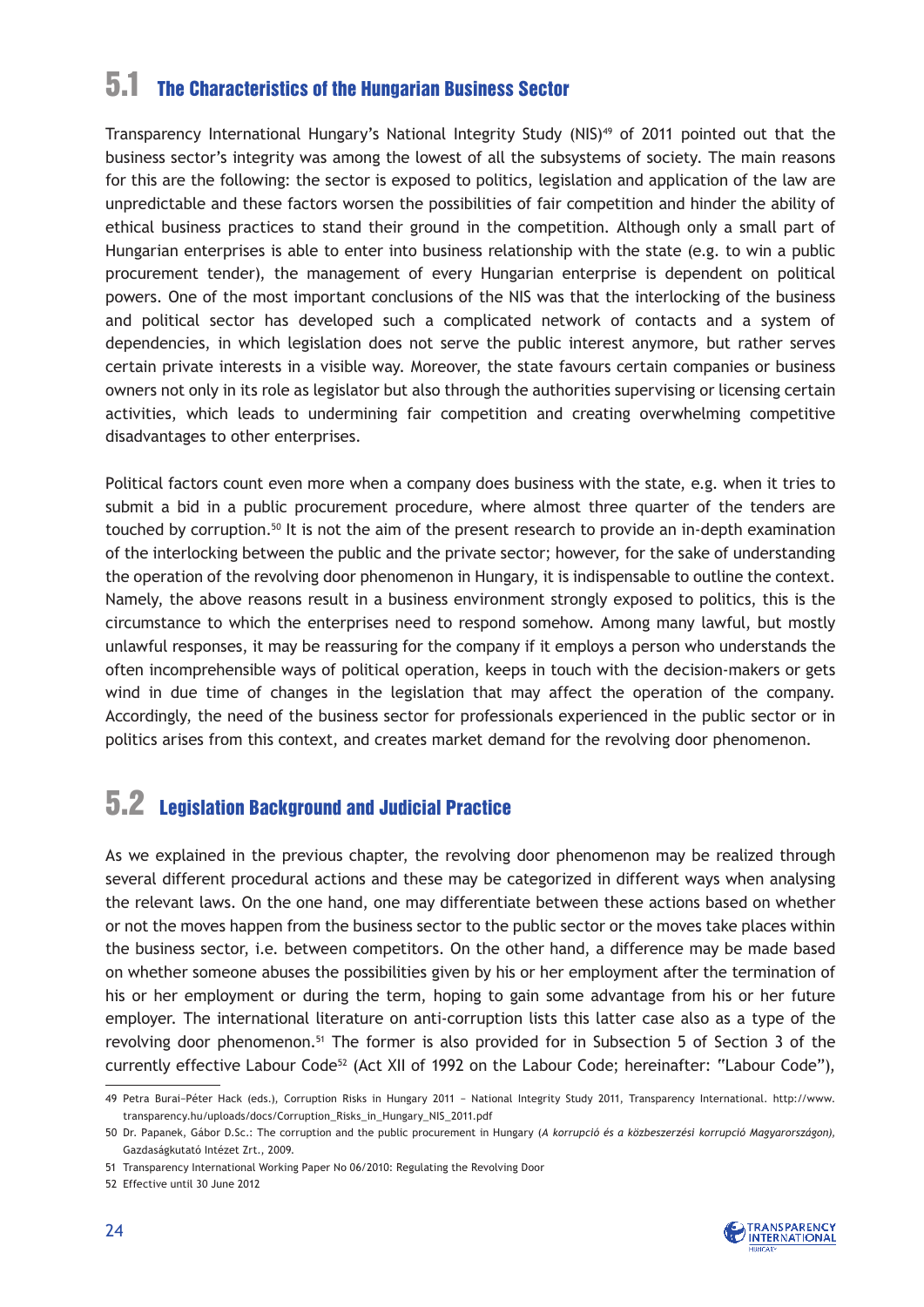according to which during the term of the employment, employees shall not engage in any conduct that would jeopardize the rightful economic interests of the employer.<sup>53</sup> As one of the relevant judgments of the Supreme Court established, this rule is also violated when a former employee uses information gained while fulfilling the duties falling within his or her scope of work at his or her former employer for the purposes of his or her own enterprise.<sup>54</sup> The new Labour Code (Act I of 2012 on the Labour Code)<sup>55</sup> unifies the former case law and goes further in providing that when the conflicting rights of employee and employer clash, the employee shall not exercise his or her right to free expression in a way that seriously violates or jeopardizes the employer's reputation and rightful economic and organisational interests. Right after this provision, the new Labour Code contains rules regarding the protection of business secrets. The new rules correspond to the currently effective ones according to which the employee shall treat as confidential the business secrets obtained in the course of his or her work. The act establishes that employees shall not disclose any data learned in connection with the fulfilment of their work to unauthorized persons, the revealing of which would result in detrimental consequences for the employer or other persons. For the abuse of business secrets obtained in the above way, the Prohibition of Unfair and Restrictive Market Practices (hereinafter: "Competition Act")<sup>56</sup> is also applicable. The Competition Act provides that it shall be prohibited to acquire or make use of business secrets in an unfair manner or disclose them to third parties or the public in an unauthorised way. Pursuant to the act, the manner of acquiring a business secret shall also be deemed unfair if access was obtained without the consent of the holder and with the assistance of a person who was, at the time of the acquisition of the business secret, or in a period prior to it, in a confidential relationship or business relationship with him. The Competition Act explicitly sets out that relations of employment and labour shall be considered confidential relationships.

The protection of business secrets is also prescribed by the Act on Business Associations<sup>57</sup>, but here this obligation applies exclusively to executive officers. Thus, for persons not qualifying as executive officers, the obligation to keep business secrets prescribed by Subsection 3 of Section 103 of the Labour Code remains without any legal ground after the termination of the employment. In this case the aforementioned Subsection 1 of Section 4 of the Competition Act will apply together with the statutory provisions protecting business secrets of Act IV of 1959 on the Civil Code (hereinafter: "**Civil Code**"). Furthermore, the threat of criminal consequences set forth by Section 300 of Act IV of 1978 on the Criminal Code also persists in the cases determined by the act.

In these cases it must be proved that the employee has not kept the business secrets and that the (former) employer has suffered detrimental consequences, furthermore that there was a causal link between the aforesaid two factors. Since, on the one hand, it is hard to prove the above in practice and, on the other hand, it is a fair need of the enterprises that their employees be restricted in taking up a position at their competitors' companies, the institution of non-competition agreements has come to existence. This institution restricts the possibilities of the employee even after the termination of the employment. Referring back to the previous rule according to which the employee shall not jeopardize the lawful economic interests of the employer, Subsection 6 of Section 3 of the Labour Code provides that after the termination of the employment such an obligation may only apply on the basis of an agreement concluded for such purpose in return for an appropriate compensation. Further, a temporal restriction is prescribed by the act according to which the non-competition agreement

<sup>57</sup> Subsection 1 of Section 27 of Act IV of 2006



<sup>53</sup> See judicial case Nr. BH 64/1996

<sup>54</sup> Judicial case Nr. BH 666/1996

<sup>55</sup> Effective as of 1 July 2012

<sup>56</sup> Act LVII of 1996 on the Prohibition of Unfair and Restrictive Market Practices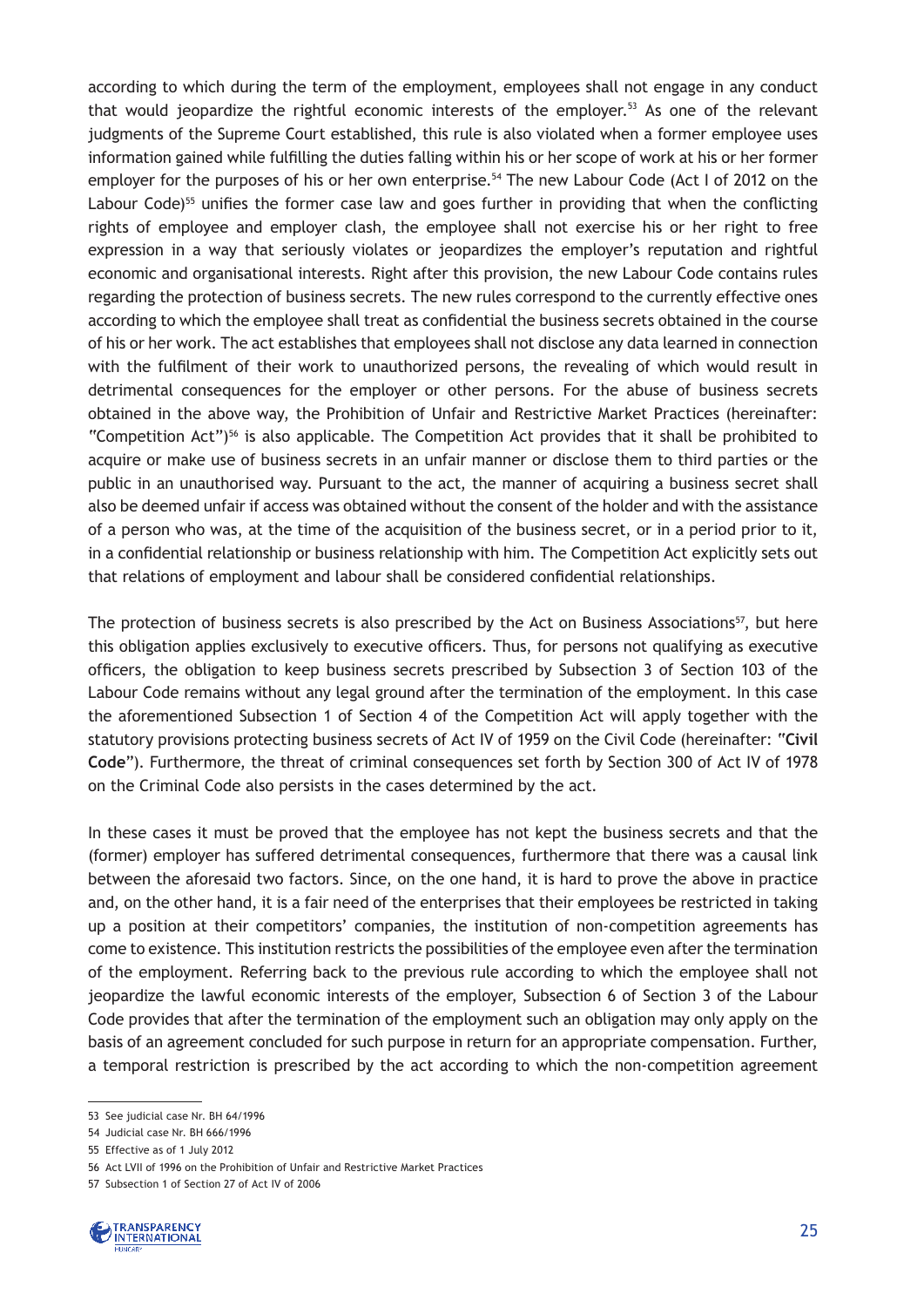may not be binding for a period longer than 3 years. The Supreme Court pointed out in a judgment<sup>58</sup> that pursuant to the correct interpretation of the above rule, it is a validity criterion of the noncompetition agreement to provide for a compensation that is proportionate to the extent of the restriction of the employee's conduct. Further, it is also a validity criterion that the condition set out by the agreement do not disproportionately and exaggeratedly restrict the fair and free market competition and the employee's ability to earn a living. The non-competition agreement may not result in a restriction so sever that it stifles competition with in a certain activity or a certain area instead of protecting information and avoiding the jeopardy of the rightful economic interests of the employer. However, in the reasoning of the new Labour Code one may also read that non-competition agreements may not be contested based on civil law on the ground of conspicuous disproportionateness, since, instead of the Civil Code, the new Labour Code will apply to such agreements. The new Labour Code is different also regarding the term of non-competition agreements since it allows such agreements only for 2 years. Moreover, the new act is more precise, because it prescribes that upon the determination of the amount of the compensation, the extent in which the employee, considering primarily his or her qualifications and experience, is hindered in entering into a new labour-related relationship must be taken into account. The amount of the compensation to be paid for the term of the agreement shall not be less than one third of the base salary payable for the same period.

Based on relevant legal precedent it may be established that in general "appropriate compensation" must reach fifty per cent of the annual average salary with regard to each year concerned by the noncompetition obligation.59 It is also an important judicial practice that, pursuant to the Supreme Court, it is not obligatory to determine an exact restriction in the non-competition agreement, but based on the agreement; the employee is only subject to a notification obligation after accepting a new position.60 This practice may be important guidance to the regulation on the state's side.

### 5.3 Opinions From the Business Sector

The majority of the persons interviewed evidently agreed that it must be ensured and encouraged that professionals working in the business sector use their accumulated knowledge in the public sector and in the public interest. However, as long as the public sector is not be able to provide competitive income, the risks of the revolving door will remain great; thus the transferred players have to seek additional sources of income, which, in the majority of the cases, motivates people to earn revenues illegally. Accordingly, the mobility required for improving the public administration and for acquiring know-how cannot prevail until a career in the public administration becomes attractive to a successful professional employed in the business sector.

#### **They Switch Over out of Necessity**

Headhunters interviewed stated that most people go through the revolving door out of necessity. Since lobby operates in a separate channel in Hungary and the salaries earned in the competitive sector significantly deviate from the legal allowances of the public administration, in the majority of the cases, it is necessity that makes a top manager of a large company enter the area of politics. There are some who decided to change in hope of an international career, as they believed that politics might help them to get into a leadership position in an international organisation.

<sup>59</sup> Dr. Drávucz, Péter: How should I conclude a non-competition agreement with my employee? *(In Hungarian: Hogyan kössek versenytilalmi megállapodást az alkalmazottammal?)* http://www.gtm.hu/magazin/hogyan-kossek-versenytilalmi-megallapodast-az-alkalmazottammal-110915105608 60 Judicial case Nr. 31/2005



<sup>58</sup> Judicial case Nr. BH 84/2001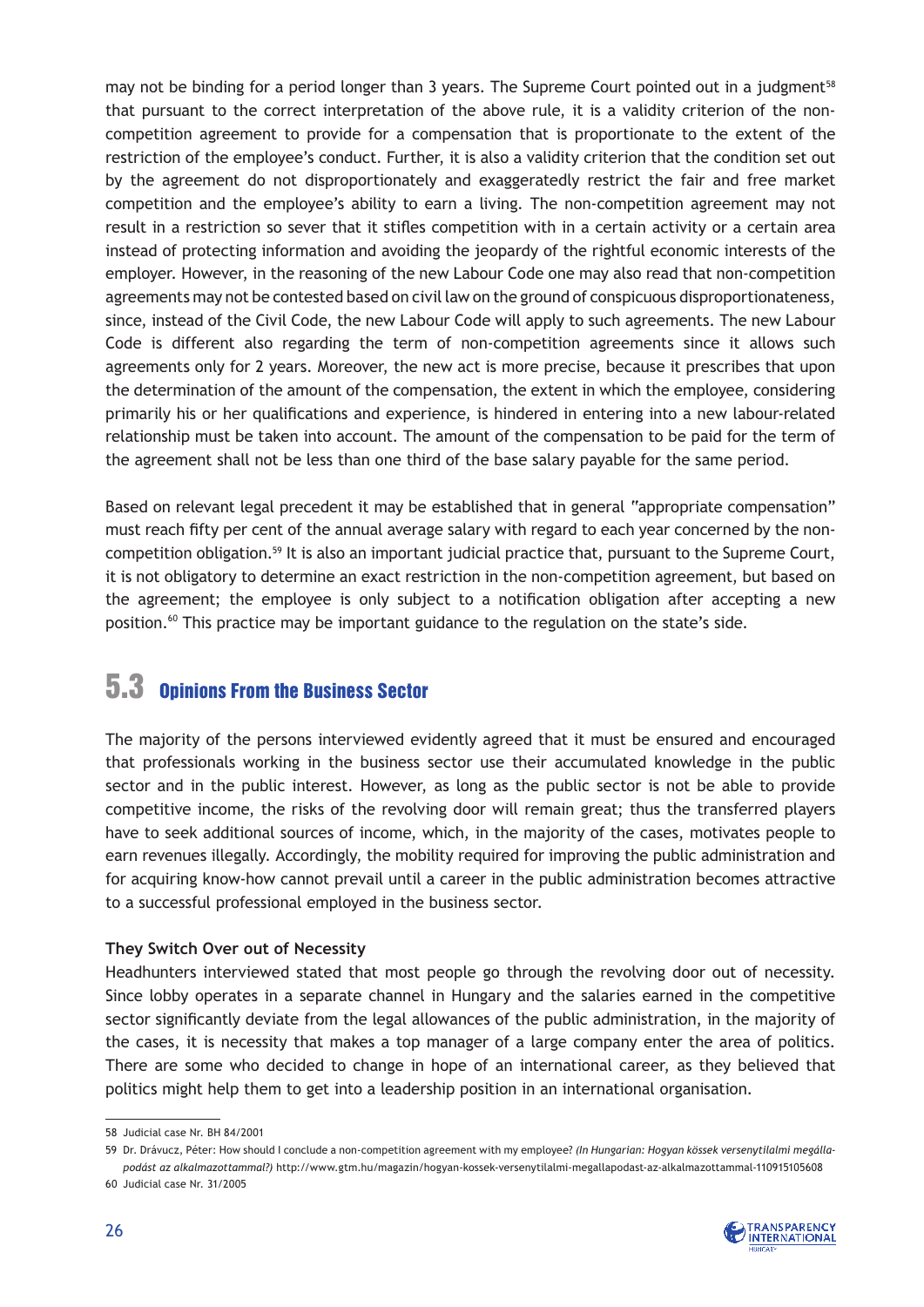According to the headhunter interviewed, there were examples when employees changed sectors due vanity motivated by politics and/or thirst for power. All in all, we might say that two important motivations may be drawn up in case of those who tried themselves out in politics after leaving the competitive sphere. One is the desire to approach the centre of power, with the intention to influence certain decisions at their origin and thereby later obtain material advantages for oneself. The ability to obtain information is the other important motivation, since that is also a form of power that may be marketed.

For instance while in England it is a prestige to work for the state and the revolving door is a frequent and accepted phenomenon there, in Hungary it is the necessity that sets the revolving door in motion and not career ambition or the striving for the betterment of society, the latter being somewhat difficult to interpret in the given context.

#### **Different Approach**

During the research, in several cases we faced the underlying approach that the market does not value an employee's movement between the public sector and private sector, which constitutes the real deterrent of the revolving door phenomenon. According to the headhunter interviewed, a couple of years spent in the public service in resume of a former top manager or high-ranking employee subtract a lot from his or her market value. That indicates, on one hand, that there was a shortfall in his or her career for which he or she must name reasons, while on the other hand, the employer might take political risks due to this factor. It is rare that someone becomes successful in two sectors that have such vastly different requirements and this is also a reason why the headhunter interviewed does not recommend passing the revolving door.

However, the most significant factor is that the public sector and state sector require totally different approaches. The liability system and the requirements are entirely dissimilar. Thus, if someone worked in the public administration for years and got used to not being under pressure for performance and learned that it is better not to take responsibility for the decisions made, etc., then the competitive sector will be reluctant to employ him.

People tend to overestimate the contact network – as many of our sources emphasized. A contact network may become obsolete in one or two years and the current pressure groups are always those that can effectively work instead of contacts from the past. This does not mean at all that personal relations would not influence political and corporate decisions, but rather that a contact network *per se* is hardly marketable.

#### **The HCA and the State-owned Companies Did Their Best**

It is the Competition Authority and the state-owned companies where most experts might be 'seduced' from the public sector. The reason, on one hand, is that the HCA, which is a body operating at high standards compared to other public administration offices, employs a well-prepared group of professionals, whose expertise is easily marketable, and on the other hand, companies are really eager to inform themselves about the mechanisms and aspects that supervision of competition is based on. Thus, fundamentally they do not want to influence decisions, but they want to purchase the expertise gained there. With state-owned companies the issue is far more complex, since future employers have business relations (in the position of supplier or procurer) with or are competitors to the majority of them. Thus in this case information, expertise and the possibility to influence business decisions are equally determining factors.

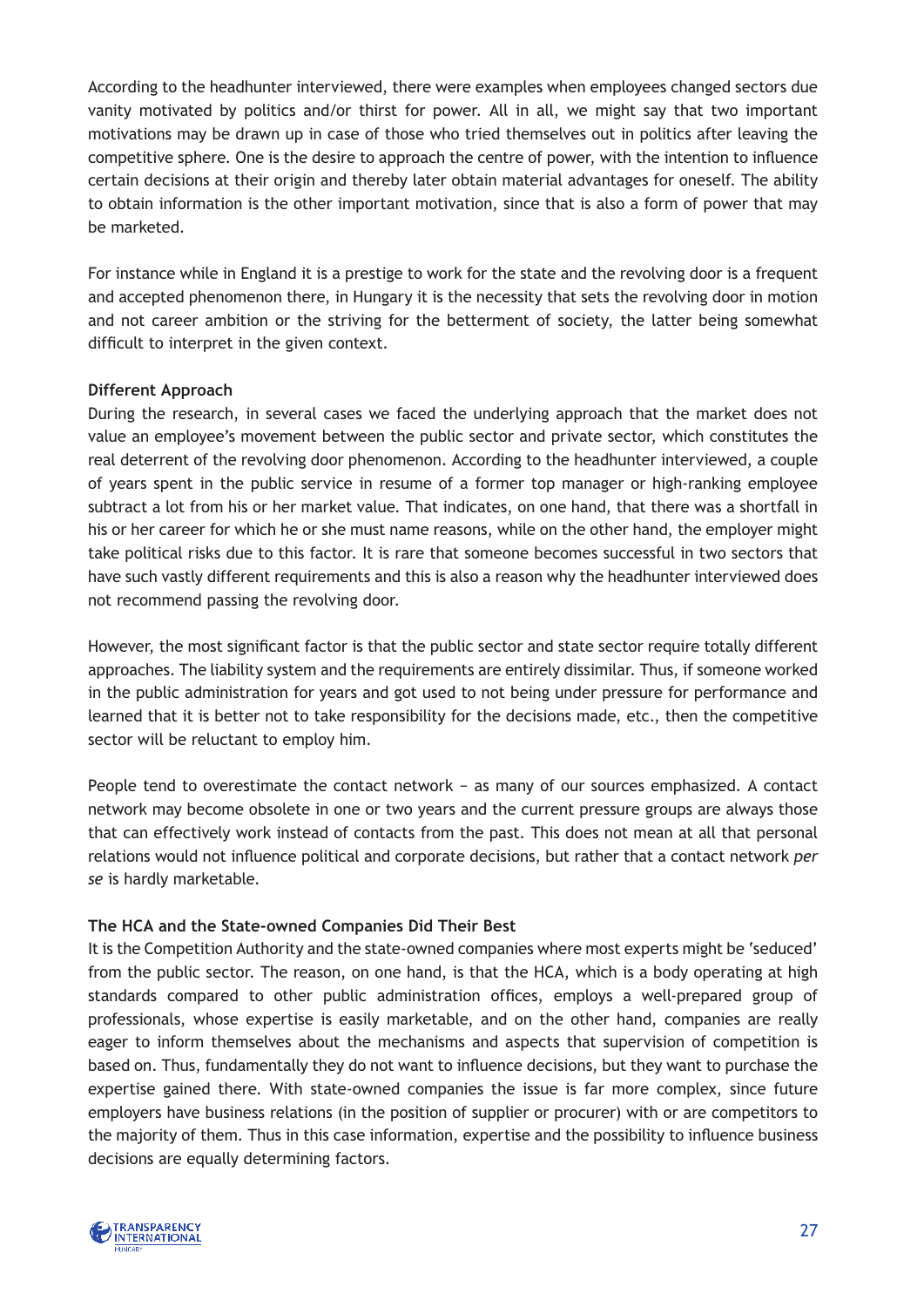#### **Political Risk**

At the same time the political risk taken by a company purchasing an expert who can unambiguously be linked to a political cycle must be noted as well. In this case risks are considered individually. In Hungary there are companies, for instance one of the largest Hungarian banks, that can afford to hire politicians (experts in a field) or former authority executives belonging to any of the political sides, because the charge of political commitment will not be serious against them; they remain capable of doing business with the state and the municipalities. Nonetheless, there are advisory companies that, considering the risks taken this way, decide later to "demerge", in order to avoid that the company be linked to any of the political sides.

#### **Lobby and Advisory Activity Remains**

As noted above, according to the unequivocal opinion of the experts interviewed, those who pass through the revolving door into the competitive sector do not profit from public administration's dissimilar idea and different approach of work. It follows that, in the majority of cases, workforce 'seduced' from public administration generally does not perform operative work. He or she might get a high-ranking position e.g. at an advisory company, but he or she is entrusted with an advisory task. Typically, such is the position of the director responsible for governmental relations or that of a chief executive named "communications director", who performs the lobby activity of a corporation. However, he or she is not involved in the operative management of the company, since he or she does not have the experience necessary.

It is also typical that he or she is offered a position in the board of directors or the supervisory board, since he or she does not partake in the daily management of the company in that case either.

The interviewees mentioned several examples of large state-owned companies where former politicians previously helped the company receive an advantageous position are now put into a 'parking position' − they receive income for their prior merits without performing actual work.

#### **Useless to Employ**

Although a company may need a network of information and contact, it is not necessarily able to achieve these through a given employee in the most effective way. It is much more comfortable to ask for advice in the framework of a separate engagement agreement or to engage someone for lobbying. This is the reason why, according to the majority of the experts interviewed, the revolving door phenomenon is not frequent in Hungary, since it is expensive to employ someone only for those purposes. It is much more important that a part of the political decision-makers be suggestible and a part of them be approachable for an appropriate mediation fee. Thus, the state does not yet function on a level where the revolving door phenomenon may become a problem at all. For that a wellfunctioning state administration is needed − claimed the top managers interviewed.

#### **Practical Experience of Non-competition Agreements**

Above, we have elaborated the legal background of non-competition agreements and the related judicial practice together with the changes to the pertaining law in detail. However, during the interviews we found it important to ask questions about the intentions of employers and employees with regard to the agreements.

Beyond doubt it is reasonable to regulate the institution, because the employer's interest in keeping the employee from marketing the expertise obtained from the employer at a competitor's company is legitimate. According to the experts interviewed, in practice, approximately half of one year's

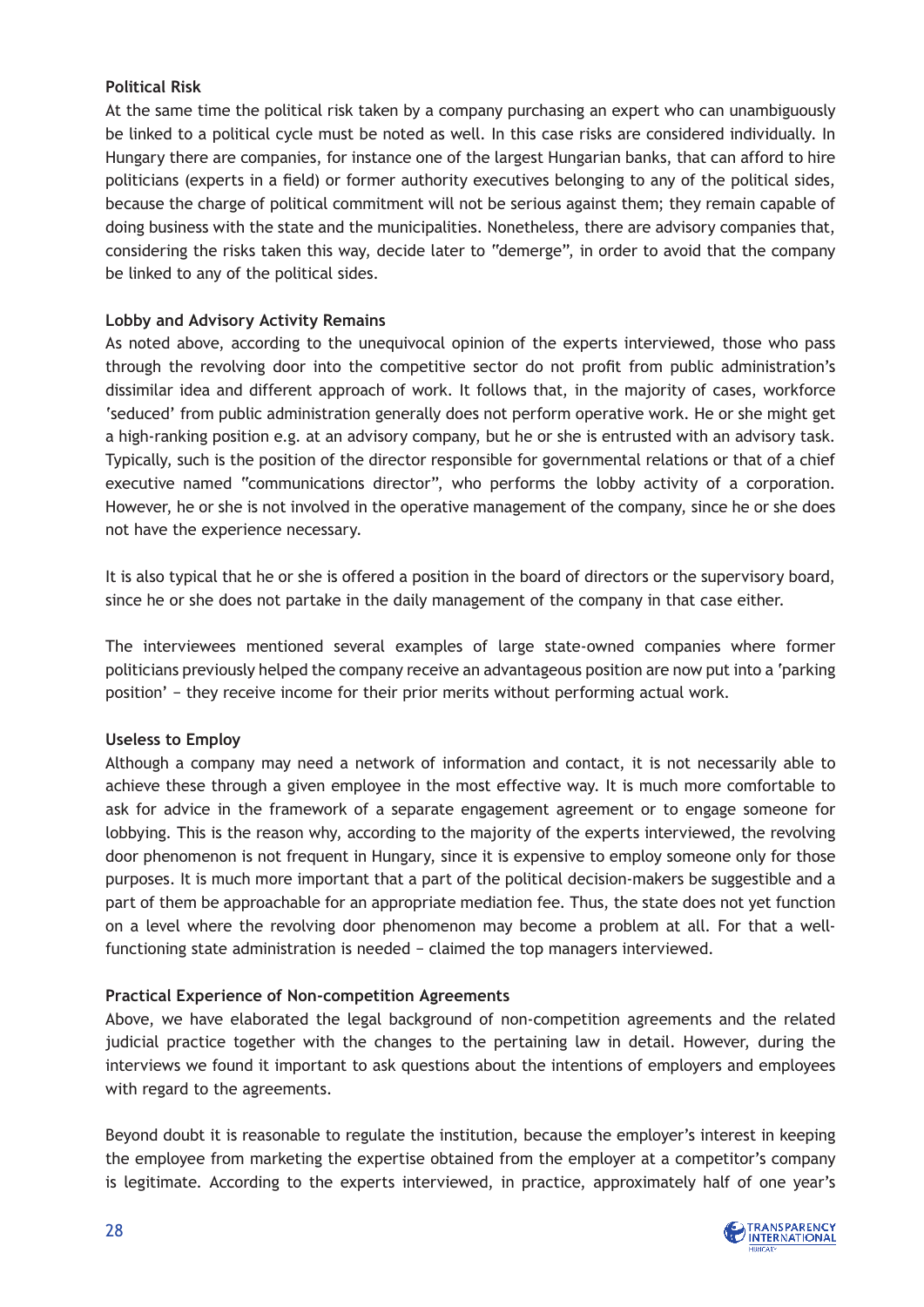salary is stipulated as compensation and the average duration of non-competition agreements is a period of 1 to 2 years.

However, according to some interviewees this institution does not function appropriately in Hungary. The reason for that could be the size of the market, thus a narrowly determined competition restriction agreement easily makes the employee's career impossible. On the other hand, the agreement can hardly be enforced when it is breached which is partly attributable to the ineffective justice system.

Thus, several interviewees considered the frequently applied competition restriction agreement as an additional compensation, as extra income rather than a real restriction. Similar agreements were applied at several state-owned companies, where, rather than solving the revolving door phenomenon, the explicit aim was to achieve as high an income as possible.

It often happens in companies that when an employee leaves, the company dismisses the "cooling off period" but draws the employee's attention to the confidentiality obligation that applies to them regardless of competition restriction agreement was applied or not. This is free of cost for the employer, but allows for the enforcement of the confidentiality, which is of great importance.

In several multinational companies in Hungary, the application of non-competition agreements was throttled, because it meant significant sums for the companies. Nowadays, this type of agreement is only applied with regard to the small circle of chief executives − experts interviewed claimed.

#### **Background check**

In large foreign companies, running a background check when recruiting a middle-ranking or top manager is a customary procedure. Any prior occupation that could give rise to a conflict of interest can thus be monitored. Several interviewees mentioned this as an example that should be introduced into the public sector.

#### **Conflict of Interest Tests**

Employees working in positions of key importance having high corruption risks − as procurement executives − issue a declaration on (the lack of) conflict of interest upon the commencement of employment, or, as is the case with several large companies, each year. According to a risk management expert interviewed, in the majority of the cases, no conflict of interest arises since the circle of those cases when conflict of interest must be notified is not appropriately clarified. Therefore, over the regular declaration obligation, it is advisable to hold trainings and run tests so that the employees learn to assess the risks of conflict of interest.

#### **Ethos**

Proposals for solutions may be drafted, risks may be reduced, but the problem is that as long as the two fundamental ethos remain infringed, according to which the business sector operates in the spirit of competition on the market and the public sector proceed primarily in the name of the public good, no substantive progress can be expected. No effective answers may be given to the revolving door phenomenon without creating transparency in legislation, adopting lobby regulations and the overall modernisation of public administration.

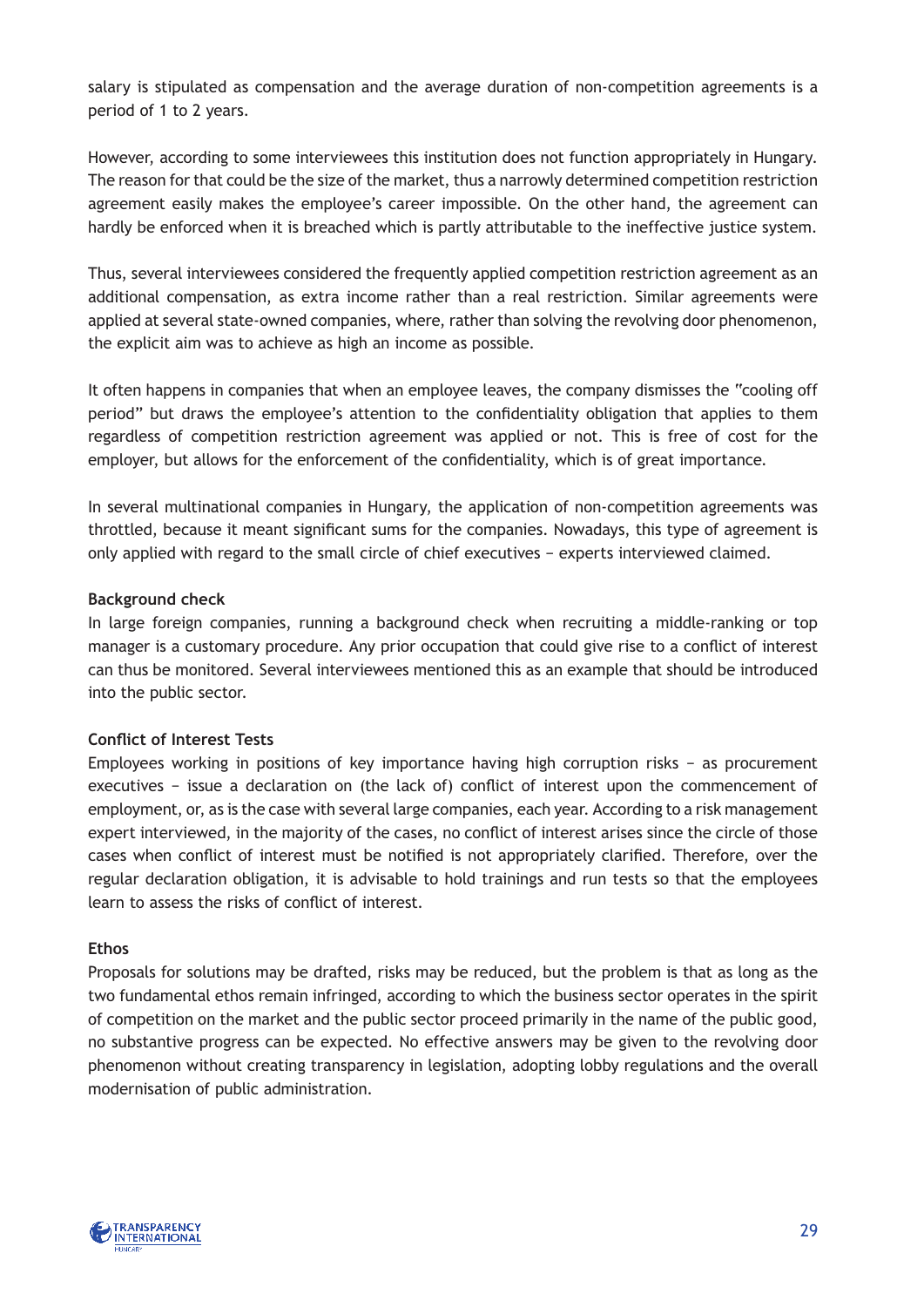## 6. Recommended Solutions

Regulation of the revolving door phenomenon presented in the study gives several tasks to both for the public and the private sector. We suggest solution proposals below, which may not exhaustive and the details of which must surely be worked out; however, these constitute the minimum required for an effective regulation.

#### *Public Sector*

- − The Public Officials Act should regulate the scope of prohibitions on post-employment on which the public official and his or her public administration office employer each agree. Absent such agreement, binding rules should be laid down.
- − Public officials leaving riskier public administration positions should be obliged to notify the public administration office of their new position after leaving the public service. Governmental body(s) should be designated for the registration, the publication and the verification of this body of information.
- − Internal controlling and ethical organs should determine the scope of the riskier public administration positions of each institution with the assistance of the State Audit Office of Hungary.
- − For riskier public administration positions, future employers should be afforded the possibility to screen the candidates with respect to the risks of the revolving door phenomenon (public administration organs).
- − For riskier public administration positions, the employer should publish the professional resumes of the newly employed public officials on the Internet.
- − The Code of Conduct of each governmental organ should regulate details of conflicts of interest issues of the revolving door phenomenon.
- − The scope of the regulation based on legal regulations and also on other norms should apply to governmental chief officials, members of the Parliament the European Parliament and the municipalities and mayors with the provision that the rules concerning each position should be differentiated.
- − Effective lobby regulation should be introduced, which also handles certain types of the revolving door phenomenon.
- − Revolving door regulations should also cover the conflict of interest situations after retirement with particular respect to the (former) members of the armed forces.

#### *Private Sector*

- − Business companies should build the revolving door regulation into their Social Responsibility Programmes and Codes of Conduct in a way that self-restraint in the use of revolving door phenomenon is also enforced by their human resources policy, internal policies and internal and outward communications.
- − Sectorial representative organisations should adopt sector-specific transparency and conflict of interest regulations to handle the revolving door phenomenon and these regulations should be required of all members.
- − Business companies should undertake not to use persons going through the revolving door for lobbying for at least a period of two years of his or her change of sectors.

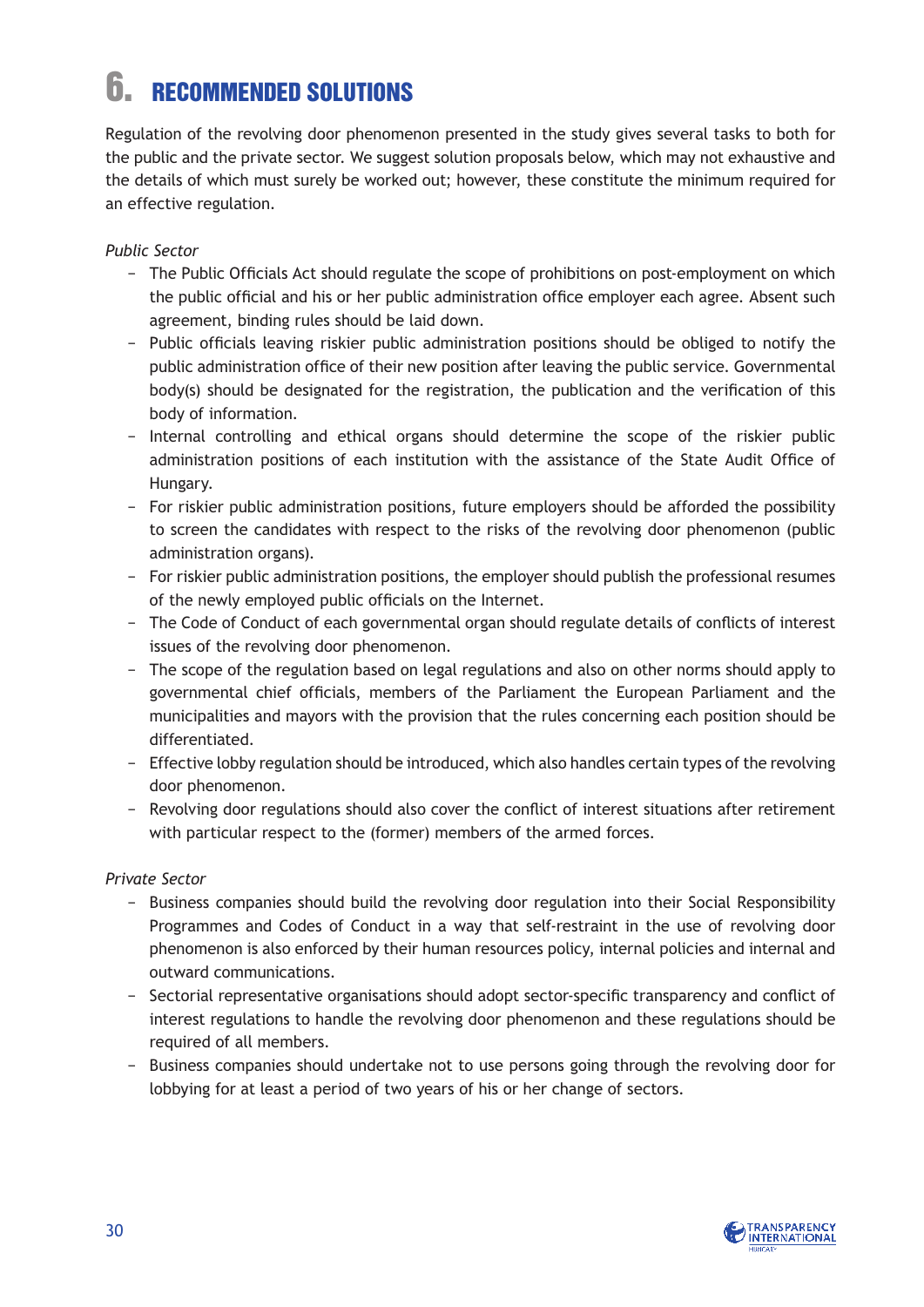### ANNEX

**(Revolving Door − Requests for Information, 19 March 2012)**

Ministry of Interior Ministry of Defence Ministry of Public Administration and Justice Ministry of Foreign Affairs *Ministry of National Economy Ministry of National Resources* Ministry of National Development *Ministry of Rural Development* Hungarian Energy Office Hungarian Atomic Energy Authority Hungarian Intellectual Property Office National Tax and Customs Administration Public Procurement Authority Equal Treatment Authority Hungarian Competition Authority Hungarian National Authority for Data Protection and Freedom of Information National Public Health and Medical Officer Service Hungarian Financial Supervisory Authority Office of the Parliament Office of Education National Innovation Office Central Agricultural Office Agricultural and Rural Development Agency Hungarian Trade Licencing Office Geological Institute of Hungary *Governmental Information-Technology Development Agency* Institute of Geodesy, Cartography and Remote Sensing National Employment Office *Office of Immigration and Nationality*

(No answers received from the institutions underlined).